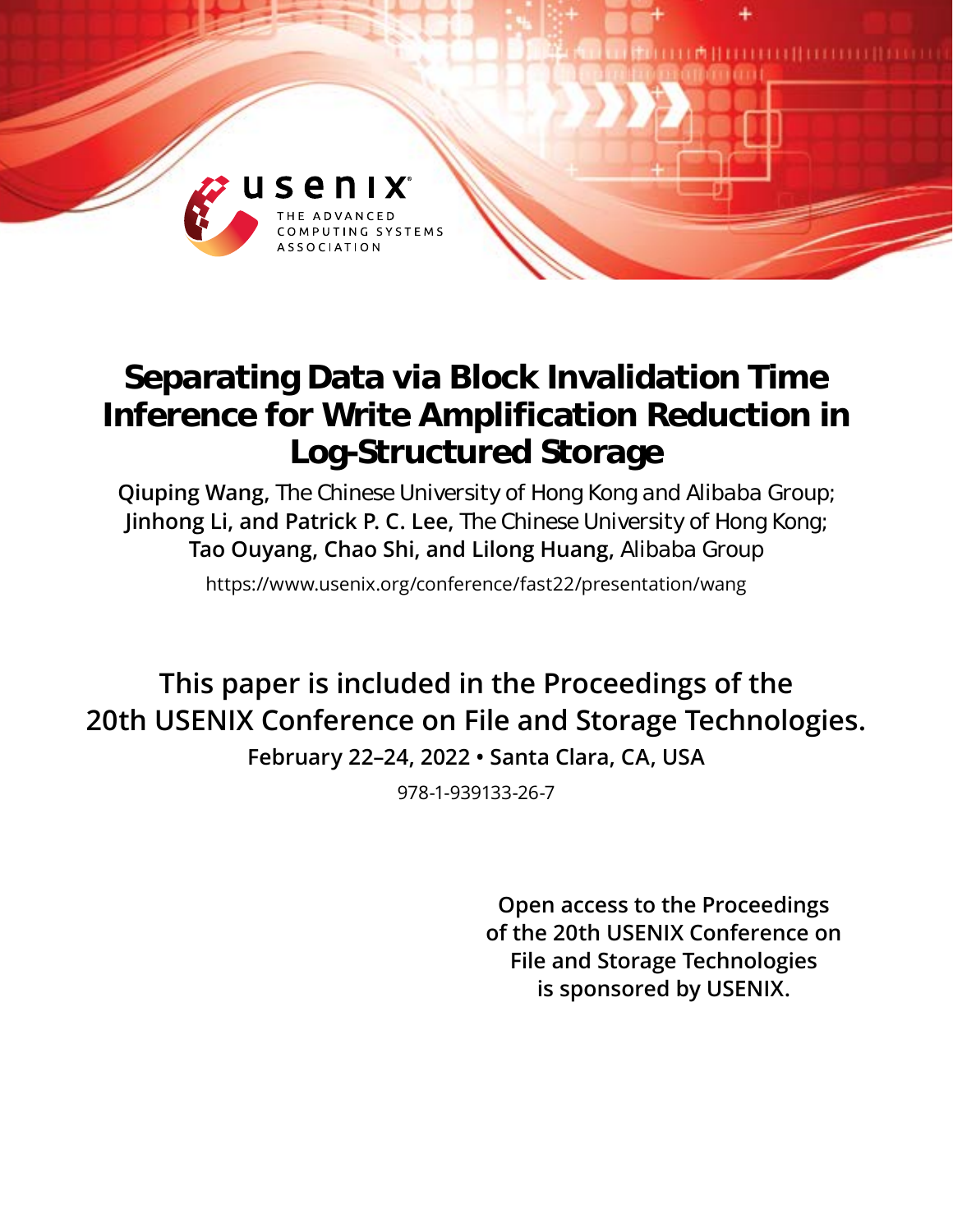# Separating Data via Block Invalidation Time Inference for Write Amplification Reduction in Log-Structured Storage

Qiuping Wang<sup>1,2</sup>, Jinhong Li<sup>1</sup>, Patrick P. C. Lee<sup>1</sup>, Tao Ouyang<sup>2</sup>, Chao Shi<sup>2</sup>, Lilong Huang<sup>2</sup> <sup>1</sup>*The Chinese University of Hong Kong* <sup>2</sup>*Alibaba Group*

## Abstract

Log-structured storage has been widely deployed in various domains of storage systems, yet its garbage collection incurs write amplification (WA) due to the rewrites of live data. We show that there exists an optimal data placement scheme that minimizes WA using the future knowledge of block invalidation time (BIT) of each written block, yet it is infeasible to realize in practice. We propose a novel data placement algorithm for reducing WA, SepBIT, that aims to infer the BITs of written blocks from storage workloads and separately place the blocks into groups with similar estimated BITs. We show via both mathematical and production trace analyses that SepBIT effectively infers the BITs by leveraging the write skewness property in practical storage workloads. Trace analysis and prototype experiments show that SepBIT reduces WA and improves I/O throughput, respectively, compared with state-of-the-art data placement schemes. SepBIT is currently deployed to support the log-structured block storage management at Alibaba Cloud.

# <span id="page-1-0"></span>1 Introduction

Modern storage systems adopt the *log-structured* design [\[30\]](#page-14-0) for high performance. Examples include flash-based solidstate drives (SSDs) [\[5,](#page-14-1)[10\]](#page-14-2), file systems [\[15,](#page-14-3)[21,](#page-14-4)[27,](#page-14-5)[30,](#page-14-0)[32\]](#page-15-0), keyvalue stores [\[25,](#page-14-6) [28\]](#page-14-7), table stores [\[9\]](#page-14-8), storage management [\[6\]](#page-14-9), in-memory storage [\[31\]](#page-14-10), RAID arrays [\[18\]](#page-14-11), and cloud block services [\[40\]](#page-15-1). Log-structured storage transforms random write requests into sequential disk writes in an append-only log, so as to reduce disk seek overhead and improve write performance. It also brings various advantages in addition to high write performance, such as improved flash endurance in SSDs [\[21\]](#page-14-4), unified abstraction for building distributed applications [\[6,](#page-14-9) [9\]](#page-14-8), efficient memory management in in-memory storage [\[31\]](#page-14-10), and load balancing in cloud block storage [\[40\]](#page-15-1). Recent advances in zoned storage [\[4,](#page-14-12) [7\]](#page-14-13) also advocate the adoption of log-structured storage based on append-only interfaces for scalable performance.

The log-structured design writes live data blocks to the append-only log without modifying existing data blocks inplace, so it regularly performs *garbage collection (GC)* to reclaim the free space of stale blocks. GC works by reading a segment of blocks, removing any stale blocks, and writing back the remaining live blocks. The repeated writes of live blocks lead to *write amplification (WA)*. They not only incur

I/O interference to foreground workloads [\[18\]](#page-14-11), but also lead to reduced flash lifespans and unnecessary power consumption in data centers.

Mitigating WA in log-structured storage has been a wellstudied topic in the literature ([§5\)](#page-13-0). In particular, a large body of studies focuses on designing *data placement* strategies by properly placing blocks in separate groups. He *et al.* [\[16\]](#page-14-14) point out that a data placement scheme should group blocks by the *block invalidation time (BIT)* (i.e., the time when a block is invalidated by a live block; a.k.a. the death time [\[16\]](#page-14-14)) to achieve the minimum WA. However, without obtaining the future knowledge of the BIT pattern, how to design an optimal data placement scheme with the minimum WA remains an unexplored issue. Existing temperature-based data placement schemes that group blocks by block temperatures (e.g., write/update frequencies) [\[12,](#page-14-15) [20,](#page-14-16) [27,](#page-14-5) [33,](#page-15-2) [35,](#page-15-3) [42,](#page-15-4) [43\]](#page-15-5) are arguably inaccurate to capture the BIT pattern and fail to effectively group the blocks with similar BITs [\[16\]](#page-14-14).

We propose SepBIT, a novel data placement scheme that aims for the minimum WA in log-structured storage. It infers the BITs of written blocks from the underlying storage workloads and separately places the written blocks into different groups, each of which stores the blocks with similar *estimated* BITs. Specifically, it builds on the *skewed* write patterns observed in the real-world cloud block storage workloads (e.g., Alibaba Cloud [\[23\]](#page-14-17) and Tencent Cloud [\[46\]](#page-15-6)). It separates the written blocks into *user-written blocks* and *GCrewritten blocks* (defined in [§2.1\)](#page-2-0). It further separates each set of user-written blocks and GC-rewritten blocks by inferring the BIT of each block, so as to perform fine-grained separation of blocks into groups with similar estimated BITs. We summarize our contributions below:

- We first design an ideal data placement strategy that has the minimum WA in log-structured storage, based on the (impractical) assumption of having the future knowledge of BITs of written blocks. Our analysis not only motivates how to design a practical data placement scheme that aims to group the written blocks with similar BITs, but also provides an oracular baseline for our comparisons.
- We design SepBIT, which performs fine-grained separation of written blocks by inferring their BITs from the underlying storage workloads. We show via both mathematical and trace analyses that our BIT inference is effective in skewed workloads. SepBIT also achieves low memory overhead in its indexing structure for tracking block statistics.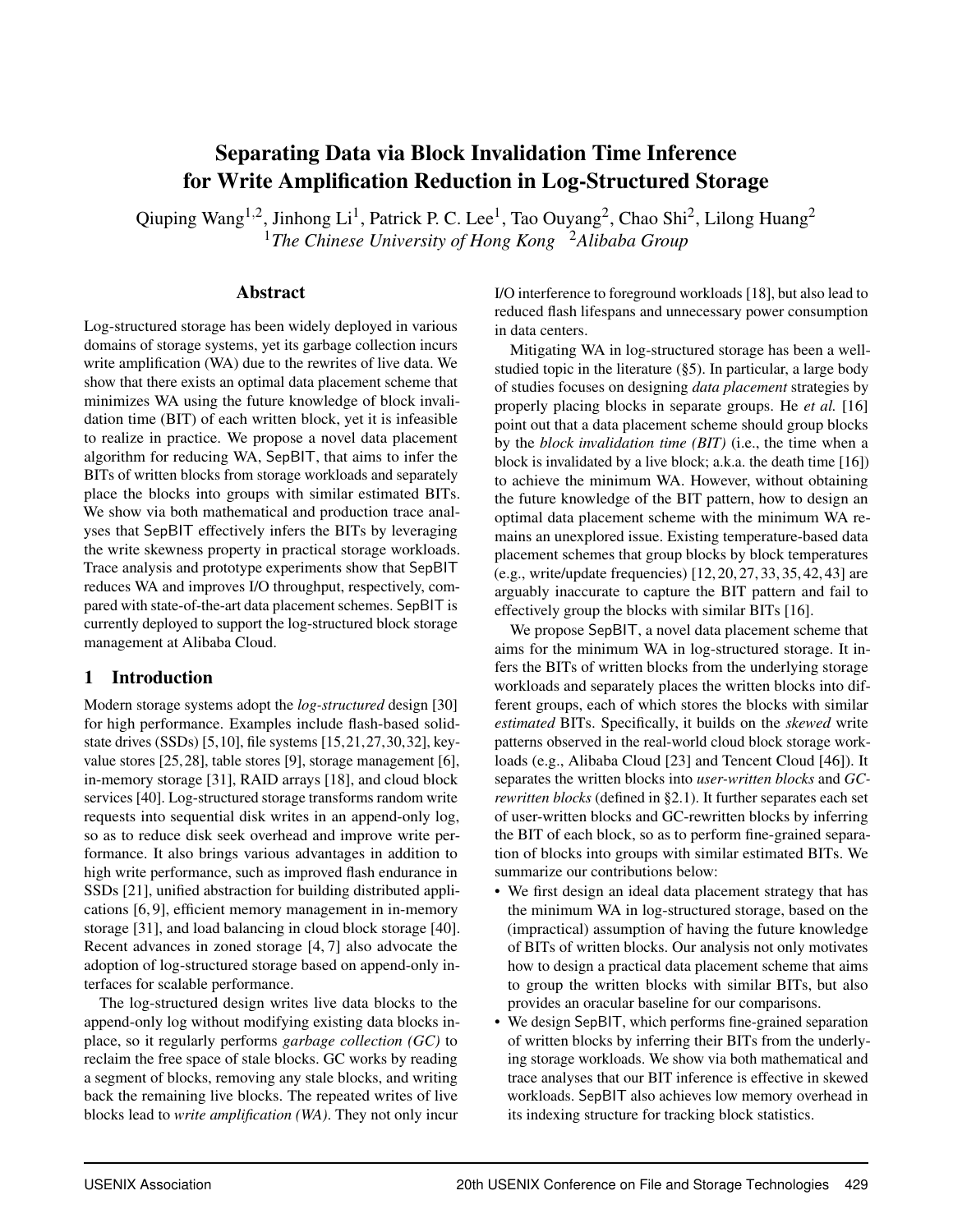- We evaluate SepBIT using real-world cloud block storage workloads at Alibaba Cloud [\[23\]](#page-14-17) and Tencent Cloud [\[46\]](#page-15-6). Trace analysis on both workloads shows that SepBIT has the lowest WA compared with eight state-of-the-art data placement schemes. For example, for the Alibaba Cloud traces, SepBIT reduces the overall WA by 8.6-15.9% and 9.1-20.2% when the Greedy [\[30\]](#page-14-0) and Cost-Benefit [\[30,](#page-14-0) [31\]](#page-14-10) algorithms are used for segment selection in GC, respectively. It also reduces the per-volume WA by up to 44.1%, compared with merely separating user-written and GCrewritten blocks in data placement.
- We prototype a log-structured storage system that supports different data placement schemes and runs on an emulated zoned storage backend based on ZenFS [\[3\]](#page-14-18). Our prototype experiments show that SepBIT improves I/O throughput over most volumes due to its efficient WA reduction; for example, its median throughput is 20% higher than the second best data placement scheme.

SepBIT is currently deployed at Alibaba Cloud Enhanced SSDs (ESSDs) [\[1\]](#page-14-19), which provide cloud block storage services for end-users or applications. Each ESSD is a blocklevel volume (or virtual disk) backed by flash-based SSD storage, and aims to support low-latency (e.g., around  $100\mu s$ ) and high-throughput (e.g., up to 1 M IOPS) I/O access. ESSDs are deployed atop Pangu [\[29\]](#page-14-20), a general distributed storage platform that provides an append-only write interface. To be compatible with the append-only write interface of Pangu, ESSDs adopt the log-structured design and are abstracted as log-structured storage in our paper.

Our trace analysis scripts and prototype are open-sourced at <http://adslab.cse.cuhk.edu.hk/software/sepbit>.

# 2 Background and Motivation

# <span id="page-2-0"></span>2.1 GC in Log-Structured Storage

We consider a log-structured storage system that comprises multiple *volumes*, each of which is assigned to a user. Each volume is configured with a capacity of tens to hundreds of GiB and manages data in an append-only manner. It is further divided into *segments* that are configured with a maximum size (e.g., tens to hundreds of MiB). Each segment contains fixed-size *blocks*, each of which is identified by a *logical block address (LBA)* and has a size (e.g., several KiB) that aligns with the underlying disk drives. Each block, either from a new write or from an update to an existing block, is appended to a segment (called an *open* segment) that has not yet reached its maximum size. If a segment reaches its maximum size, the segment (called a *sealed* segment) becomes immutable. Updating an existing block is done in an *out-of-place* manner, in which the latest version of the block is appended to an open segment and becomes a *valid* block, while the old version of the block is invalidated and becomes an *invalid* block.

Log-structured storage needs to regularly reclaim the space occupied by the invalid blocks via GC. A variety of GC poli-

<span id="page-2-1"></span>

Figure 1: The workflow of a general data placement scheme.

cies can be realized, yet we can abstract a GC policy as a three-phase procedure:

- *Triggering*, which decides when a GC operation should be activated. In this work, we assume that a GC operation is triggered for a volume when its *garbage proportion (GP)* (i.e., the fraction of invalid blocks among all valid and invalid blocks) exceeds a pre-defined threshold (e.g., 15%).
- *Selection*, which selects one or multiple sealed segments for GC. In this work, we focus on two selection algorithms: (i) Greedy [\[30\]](#page-14-0), which selects the sealed segments with the highest GPs, and (ii) Cost-Benefit [\[30,](#page-14-0)[31\]](#page-14-10), which selects the sealed segments that have the highest values *GP*∗*age* <sup>1</sup>−*GP* (where *age* refers to the elapsed time of a sealed segment since it is sealed) for GC.
- *Rewriting*, which discards all invalid blocks from the selected sealed segments and writes back the remaining valid blocks into one or multiple open segments. The space of the selected sealed segments can then be reused.

A log-structured storage system sees two types of written blocks: each request that writes or updates an LBA in the workload generates one *user-written block* (i.e., a new block) and zero or more *GC-rewritten blocks* that are due to the rewrites of the block during GC. Thus, GC incurs *write amplification (WA)*, defined as the ratio of the total number of both user-written blocks and GC-rewritten blocks to the number of user-written blocks. In the deployment at Alibaba Cloud ESSDs ([§1\)](#page-1-0), we observe that the high WA from GC degrades both the effective I/O bandwidth and the SSD lifespans. It is thus critical to minimize WA.

In this work, we aim to design a general and lightweight data placement scheme that mitigates the WA due to GC in cloud-scale deployment. Figure [1](#page-2-1) shows the workflow of a general data placement scheme, which separates all written blocks (i.e., user-written blocks and GC-rewritten blocks) into different groups and writes the blocks to the open segments of the respective groups. The data placement scheme is compatible with any GC policy (i.e., independent of the triggering, selection, and rewriting policies).

# <span id="page-2-2"></span>2.2 Ideal Data Placement

We present an ideal data placement scheme that minimizes WA (i.e.,  $WA=1$ ). We also elaborate why it is infeasible to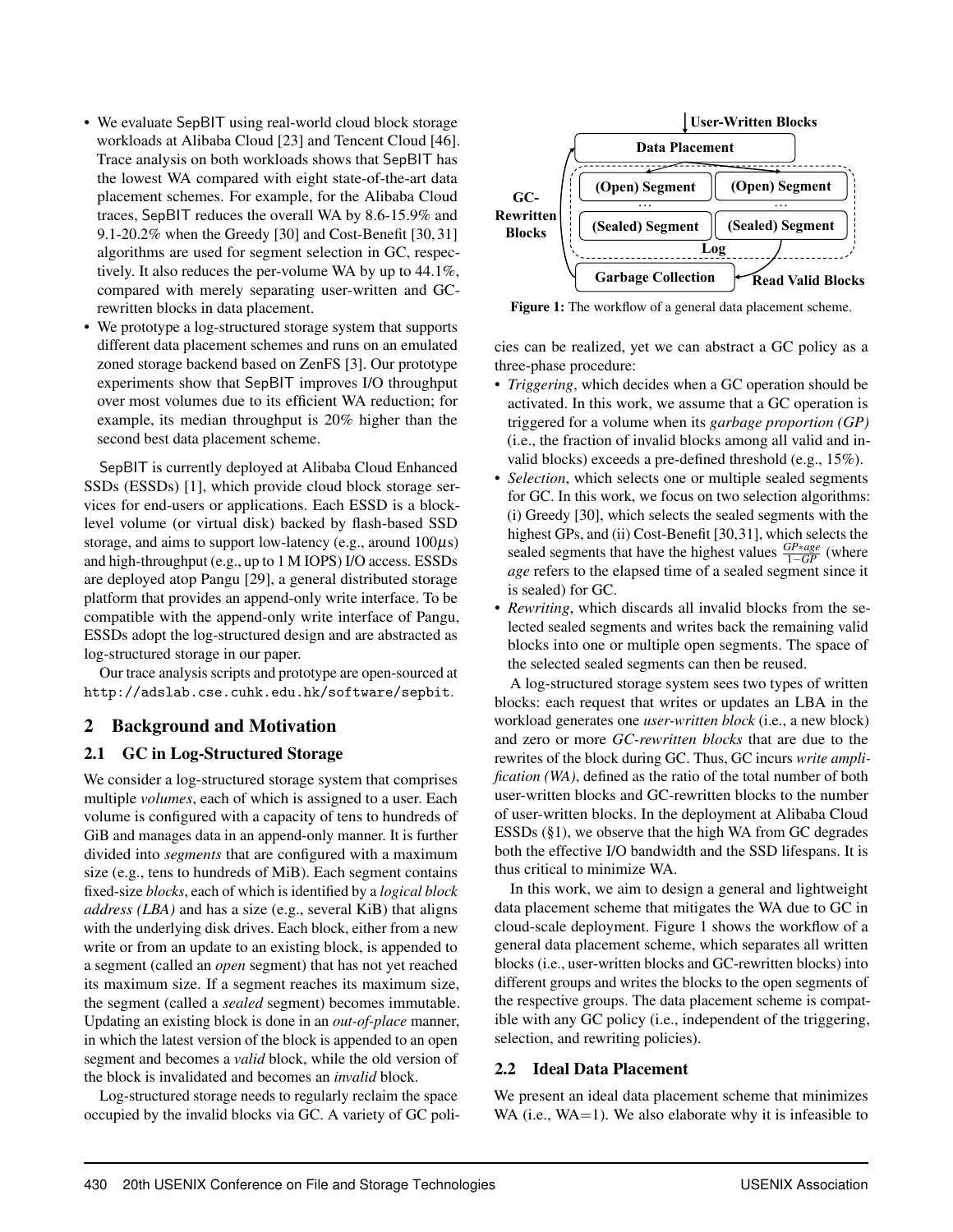<span id="page-3-0"></span>

Figure 2: Example of the ideal data placement scheme.

realize in practice, so as to motivate the design of an effective practical data placement scheme.

System model. We first define the notations. Consider a write-only request sequence of blocks that are written to a log-structured storage system. Let *m* be the number of userwritten blocks in the request sequence and *s* be the segment size (in units of blocks). Let  $k = \lceil \frac{m}{s} \rceil$  be the number of sealed segments in the system, and let  $S_1, S_2, \dots, S_k$  denote the corresponding *k* sealed segments. Let  $o_i$  (where  $o_i \geq 1$ ) be the *invalidation order* of the *i*-th block in the request sequence based on the BITs of all blocks (where  $1 \le i \le m$ ), meaning that the *i*-th block is the  $o_i$ -th invalidated block among all invalid blocks.

Placement design. For the ideal placement scheme, we make the following assumptions. Suppose that the system has the future knowledge of the BITs of all blocks, and hence the invalidation order  $o_i$  of the *i*-th block in the request sequence (where  $1 \le i \le m$ ). It also allocates *k* open segments for storing incoming blocks, and performs a GC operation whenever there are *s* invalid blocks in the system (i.e., one segment size of invalid blocks).

The system writes the *i*-th block to the  $\lceil \frac{o_i}{s} \rceil$ -th open segment. If the *j*-th (where  $1 \le j \le k$ ) open segment is full, it is sealed into the sealed segment  $S_j$ . Thus,  $S_j$  stores the blocks with the invalidation orders in the range of  $[(j-1)\cdot s+1, j\cdot s]$ . The first GC operation is triggered when there exist *s* invalid blocks; according to the placement, all such blocks must be stored in  $S_1$ . Thus, the first GC operation will choose  $S_1$  for GC, and there will be no rewrites as all blocks in  $S_1$  must be invalid. In general, the *j*-th GC operation (where  $1 \le j \le k$ ) will choose  $S_j$  for GC, and there will be no rewrites as  $S_j$ contains only invalid blocks.

Figure [2](#page-3-0) depicts an example of the ideal data placement scheme. Consider a write-only request sequence with  $m = 8$ blocks with three LBAs *A*, *B*, and *C*, and the *i*-th block is written at time *i* (where  $1 \le i \le m$ ). We fix the segment size as  $s = 2$ . We show the status of the volume at time 2 and time 6 when the second block and the sixth block are written, respectively. At time 2, we have appended  $C$  to  $S_1$  and  $A$  to *S*2, as their invalidation orders are 2 and 3, respectively. Note that all blocks in  $S_1$  become invalid when block  $C$  is updated at time 5, and at this time we can perform a GC operation to reclaim the free space occupied by  $S_1$ . Note that the GC

operation does not incur any rewrite. Later, at time 6, the system appends  $A$  to  $S_3$  since its invalidation order is 5.

Limitations and lessons learned. While the ideal data placement scheme achieves the minimum WA, there exist two practical limitations. First, the scheme needs to have future knowledge of the BIT of every block to assign the blocks to the corresponding open segments, but having such future knowledge is infeasible in practice. Second, the scheme needs to provision  $k = \lfloor m/s \rfloor$  open segments to hold all *m* blocks in the request sequence in the worst case, as well as *k* corresponding sealed segments for keeping the blocks from the *k* open segments. Such provisioning incurring high memory and storage costs as *m* increases. Also, having too many open and sealed segments incurs substantial random writes that lead to performance slowdown.

A practical data placement scheme should address the above two limitations. Without the future knowledge of BITs, it should effectively *infer* the BIT of each written block. With only a limited number of available open segments, it should group written blocks by *similar BITs* instead of placing them in strict invalidation order. Our goal is to address the limitations driven by real-world cloud block storage workloads.

#### <span id="page-3-1"></span>2.3 Trace Overview

We consider the *public* block-level I/O traces from two cloud block storage systems, Alibaba Cloud [\[23\]](#page-14-17) and Tencent Cloud [\[46\]](#page-15-6). The Alibaba Cloud traces contain I/O requests (in multiples of 4 KiB blocks) from 1,000 virtual disks, referred to as *volumes*, over a one-month period in January 2020. The Tencent Cloud traces have 4,995 volumes over a nine-day period in October 2018. In this paper, we mainly focus on the Alibaba Cloud traces, while we verified that the Tencent Cloud traces show similar findings [\[39\]](#page-15-7).

The Alibaba Cloud traces comprise a variety of workloads (e.g., virtual desktops, web services, key-value stores, and relational databases), and hence are representative to drive our analysis. We treat each volume in the traces as a standalone volume in the log-structured storage system ([§2.1\)](#page-2-0), such that each volume performs data placement and GC independently. Our goal is to mitigate the overall WA across all volumes.

We pre-process the traces for our analysis and evaluation as follows. We only consider write requests as they are the only contributors of WA. Since some volumes in the traces have limited write requests to trigger sufficient GC operations, we remove such volumes to avoid biasing our analysis. Specifically, we focus on the volumes with sufficient write requests: each volume has a write working set size (WSS) (i.e., the number of unique LBAs being written multiplied by the block size) above 10 GiB and a total write traffic size (i.e., the number of written bytes) above  $2 \times$  its write WSS. To this end, we select 186 volumes from the Alibaba Cloud traces, which account for a total of over 90% of write traffic of all 1,000 volumes. The 186 volumes contain 10.9 billion write requests, 410.2 TiB of written data (with 390.2 TiB of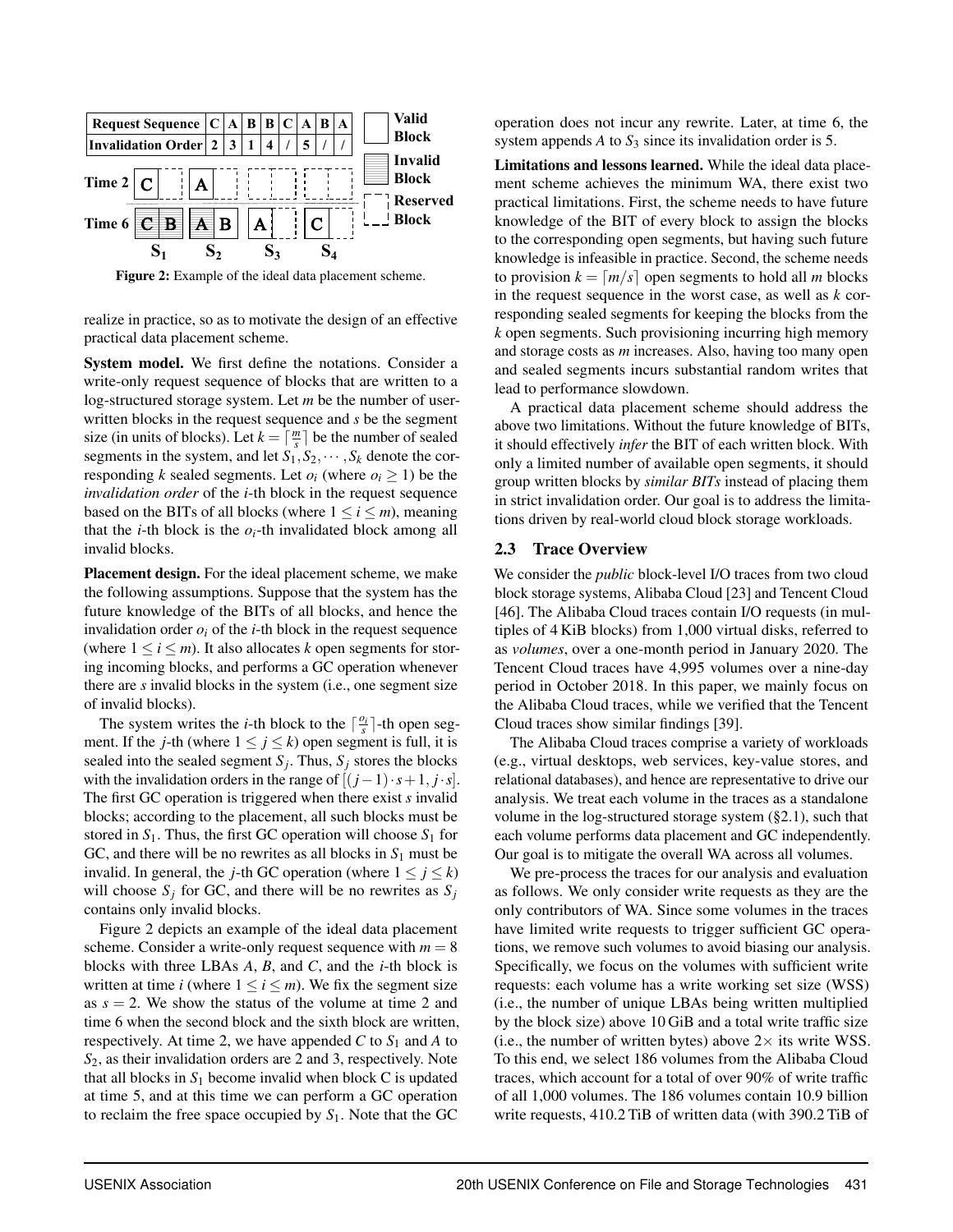<span id="page-4-0"></span>



100 Cumulative (%) Cumulative  $(\%$ 75 < 0.5x 0.5-1x 50  $.5x$ 25  $\overline{5}$ 0  $>2x$ 0 25 50 75 100 Percentage  $(\%)$ 

Figure 3: Percentages of user-written blocks with different short lifespans.



Figure 5: Percentages of rarely updated blocks with different lifespans.

updates), 20.3 TiB of write WSS (with 17.2 TiB of update WSS). Each of the 186 volumes has a write WSS ranging from 10 GiB to 1 TiB and a write traffic size ranging from 43 GiB to 36.2 TiB. Since the WSS varies across volumes, we configure the maximum storage space of each volume as *W SS* <sup>1</sup>−*GPT* , where GPT denotes the GP threshold to trigger GC.

# <span id="page-4-1"></span>2.4 Motivation

We show via trace analysis that existing data placement schemes cannot accurately capture the BIT pattern and group the blocks with similar BITs for effective WA mitigation. We consider the 186 selected volumes from the Alibaba Cloud traces ([§2.3\)](#page-3-1). We define the lifespan of a block as the number of bytes written by the workload from when a block is written until it is invalidated (or until the end of the trace). A block is invalidated when the workload updates the same LBA. We make three key observations.

Observation 1: User-written blocks generally have short lifespans. We say that a block has a *short lifespan* if its lifespan is smaller than the write working set size (WSS) (i.e., the number of unique written LBAs multiplied by the 4 KiB block size). We examine the percentages of user-written blocks that fall into different lifespan range groups with short lifespans that are represented as the fractions of the write WSS for each volume. Figure [3](#page-4-0) shows the cumulative distributions of the percentages of user-written blocks across all volumes in different lifespan groups. In a large fraction of volumes, their user-written blocks tend to have short lifespans. For example, half of the volumes have more than 79.5% of userwritten blocks with lifespans smaller than 80% of their write WSSes, and have more than 47.6% of user-written blocks with lifespans smaller than only 10% write WSS. In contrast, GC-rewritten blocks generally have long lifespans. By definition, GC-rewritten blocks are rewritten as they remain valid in the GC-reclaimed segments. In both Greedy and Cost-Benefit selection algorithms, GC tends to select segments that either show a high GP or exist for a long time, implying that GC-rewritten blocks tend to have long lifespans.

Our findings suggest that user-written blocks and GCrewritten blocks can have vastly different BIT patterns, in which user-written blocks tend to have short lifespans, while GC-rewritten blocks tend to have long lifespans. Existing data placement schemes either mix user writes and GC writes [\[12,](#page-14-15) [20,](#page-14-16) [27,](#page-14-5) [35\]](#page-15-3), or focus on user writes [\[33,](#page-15-2) [42,](#page-15-4) [43\]](#page-15-5), in the

data placement decisions. Failing to distinguish between userwritten blocks and GC-rewritten blocks can lead to inefficient WA mitigation. Instead, it is critical to separately identify the BIT patterns of user-written blocks and GC-rewritten blocks.

Observation 2: Frequently updated blocks have highly varying lifespans. We investigate *frequently updated blocks*, referred to as the blocks whose *update frequencies* (i.e., the number of updates) rank in the top 20% in the write working set (i.e., the set of LBAs being written) of a volume. Specifically, for each volume, we divide the frequently updated blocks into four groups based on their ranks of update frequencies, namely top 1%, top 1-5%, top 5-10%, and top 10- 20%, so that the blocks in each group have similar update frequencies. The medians of the minimum update frequency in the four groups across all volumes are 37.5, 8.5, 6.0, and 5.0, respectively. To avoid evaluation bias, we exclude the blocks that have not been invalidated before the end of the traces. For each group of a volume, we calculate the *coefficient of variation (CV)* (i.e., the standard deviation divided by the mean) of the lifespans of the blocks; a high CV (e.g., larger than one) implies a high variance in the lifespans.

Figure [4](#page-4-0) shows the cumulative distributions of CVs across all volumes (note that 6, 6, 20, and 18 volumes in the four groups have CVs exceeding 8, respectively). We see that frequently updated blocks with similar update frequencies have high variance in their lifespans (and hence the BITs); for example, 25% of the volumes have their CVs exceeding 4.34, 3.20, 2.14, and 1.82 in the four groups top 1%, top 1-5%, top 5- 10%, and top 10-20%, respectively. Our findings also suggest that existing temperature-based data placement schemes that group the blocks with similar write/update frequencies [\[12,](#page-14-15) [20,](#page-14-16) [27,](#page-14-5) [33,](#page-15-2) [35,](#page-15-3) [42,](#page-15-4) [43\]](#page-15-5) cannot effectively group blocks with similar BITs, and hence the WA cannot be fully mitigated.

Observation 3: Rarely updated blocks dominate and have highly varying lifespans. We examine the write working set of each volume and define the *rarely updated blocks* as those that are updated no more than four times during the one-month trace period. We see that rarely updated blocks occupy a high percentage in the write working sets of a large fraction of volumes. In half of the volumes, more than 72.4% of their write working sets contain rarely updated blocks. We further examine the lifespans of those rarely updated blocks. For each volume, we divide the rarely updated blocks into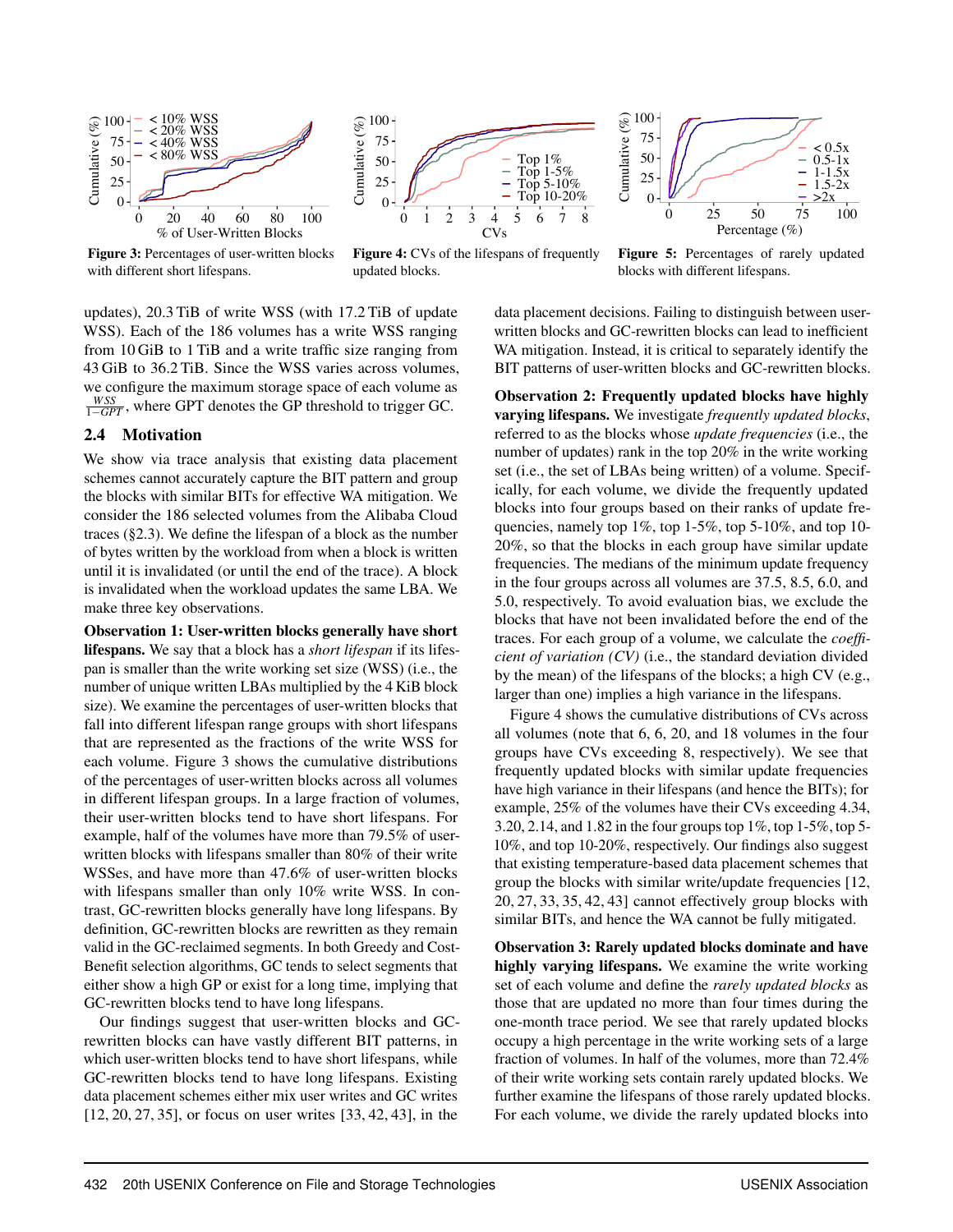<span id="page-5-0"></span>

Figure 6: SepBIT workflow.

five groups that are partitioned by the lifespans of  $0.5 \times$ ,  $1 \times$ ,  $1.5\times$ , and  $2\times$  of their write WSSes. We then calculate the percentage of those blocks that fall into each group.

Figure [5](#page-4-0) shows the cumulative distributions of the percentages of rarely updated blocks in different lifespan groups across all volumes. In 25% of the volumes, more than 71.5% of the rarely updated blocks have their lifespans smaller than  $0.5\times$  write WSS. For the remaining four groups, the medians of the percentages are 24.9%, 8.1%, 3.3%, and 2.2%, respectively. In other words, the lifespans of rarely updated blocks can span both short and long lifespan ranges, and hence show high deviations of BITs in a volume. As in Observation 2, our findings again suggest that existing temperature-based data placement schemes cannot effectively group the rarely updated blocks with similar BITs. Rarely updated blocks are often treated as cold blocks with low write frequencies, so they tend to be grouped together and separated from the hot blocks with high write frequencies. However, their vast differences in BIT patterns make temperature-based data placement schemes inefficient in mitigating WA.

# 3 SepBIT Design

### <span id="page-5-2"></span>3.1 Design Overview

We design SepBIT based on our observations in [§2.4.](#page-4-1) Sep-BIT first separates blocks into user-written blocks and GCrewritten blocks due to their different BIT patterns (Observation 1). It further separates both user-written blocks and GCrewritten blocks by inferring their BITs instead of using block temperatures as in existing temperature-based approaches (Observations 2 and 3).

Figure [6](#page-5-0) depicts the workflow of SepBIT. Our current design of SepBIT defines *six* classes of segments, in which Classes 1-2 correspond to the segments of user-written blocks, while Classes 3-6 correspond to the segments of GC-rewritten blocks. Each class is now configured with one open segment and has multiple sealed segments. If an open segment reaches the maximum size, it is sealed and remains in the same class.

SepBIT infers the lifespans of blocks and in turn the corresponding BITs of blocks. For user-written blocks (i.e., Classes 1-2), SepBIT stores the *short-lived* blocks (with short lifespans) in Class 1 and the remaining *long-lived* blocks (with long lifespans) in Class 2. For GC-rewritten blocks (i.e., Classes 3-6), SepBIT appends the blocks from Class 1 that are rewritten by GC into Class 3, and groups the remaining

<span id="page-5-1"></span>

GC-rewritten blocks into Classes 4-6 by similar BITs inferred.

The main idea of SepBIT is as follows. For each userwritten block, SepBIT examines its *last user write time* to infer its lifespan. Specifically, for the write time, SepBIT uses a monotonic timer (instead of the real timestamp) that increments by one for each user-written block. If the user-written block is issued from a new write, SepBIT assumes that it has an infinite lifespan. Otherwise, if the user-written block updates an old block, SepBIT uses the lifespan of the old block (i.e., the number of user-written bytes in the whole workload since its last user write time until it is now invalidated) to estimate the lifespan of the user-written block, as shown in Figure [7\(](#page-5-1)a). Our intuition is that *any user-written block that invalidates a short-lived block is also likely to be a shortlived block* ([§3.2\)](#page-6-0). Then if the short-lived blocks are written at about the same time, their corresponding BITs will be close, so SepBIT groups them into same class (i.e., Class 1). For the long-lived blocks (including the user-written blocks from new writes), SepBIT groups them into Class 2.

For each GC-rewritten block, SepBIT examines its *age*, defined as the number of user-written bytes in the whole workload since its last user write time until it is rewritten by GC, to infer its *residual lifespan*, defined as the number of user-written bytes since it is rewritten by GC until it is invalidated (or until the end of the traces), as shown in Figure [7\(](#page-5-1)b). As a result, the lifespan of a GC-rewritten block is its age plus its residual lifespan. Our intuition is that *any GC-rewritten block with a smaller age has a higher probability to have a short residual lifespan* ([§3.3\)](#page-6-1), implying that GC-rewritten blocks with different ages are expected to have different residual lifespans. Thus, SepBIT can distinguish the blocks of different residual lifespans based on their ages and group the GC-rewritten blocks with similar ages into the same classes.

Our design builds on the assumption that the access pattern is *skewed* for inferring the BITs of blocks. We justify our assumption via the mathematical analysis for skewed distributions and the trace analysis for real-world workloads ([§3.2](#page-6-0) and [§3.3\)](#page-6-1). To adapt to changing workloads and GC policies, Sep-BIT monitors the workloads to separate user-written blocks and GC-rewritten blocks into different classes ([§3.4\)](#page-7-0).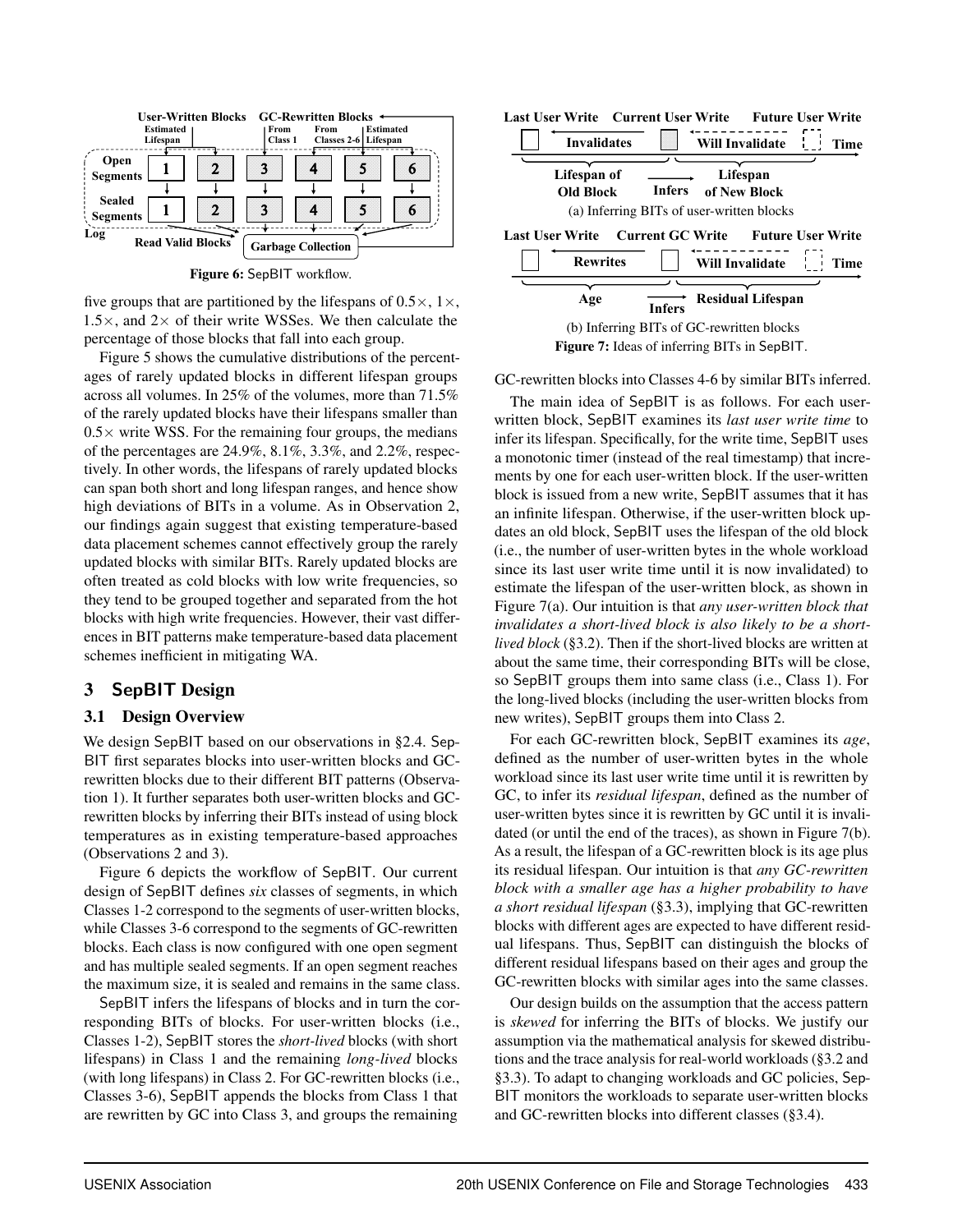#### <span id="page-6-0"></span>3.2 Inferring BITs of User-Written Blocks

We show via both mathematical and trace analyses the effectiveness of SepBIT in estimating the BITs of user-written blocks based on the lifespans. Let *n* be the total number of unique LBAs in a working set; without loss of generality, each LBA is denoted by an integer from 1 to *n*. Let  $p_i$  (where  $1 \leq i \leq n$ ) be the probability that LBA *i* is being written in each write request. Consider a write-only request sequence of blocks, each of which is associated with a sequence number *b* and the LBA  $A_b$ . Let *b* and  $b'$  (where  $b' < b$ ) denote the sequence numbers of a new user-written block and the corresponding invalid old block, respectively (i.e.,  $A_b = A_{b'}$ ).

Recall from [§3.1](#page-5-2) that SepBIT estimates the lifespan (denoted by *u*) of the user-written block *b* using the lifespan (denoted by  $v$ ) of the old block  $b'$ , so the estimated BIT of block *b* is equal to the current user write time plus the estimated lifespan *u*; note that both *u* and *v* are expressed in units of blocks. We claim that if  $\nu$  is small,  $u$  is also likely to be small. To validate the claim, let  $u_0$  and  $v_0$  (both in units of blocks) be two thresholds. We then examine the conditional probability of  $u \leq u_0$  given the condition that  $v \leq v_0$ subject to a workload of different skewness. If the conditional probability is high for small  $u_0$  and  $v_0$ , then our claim holds.

Mathematical analysis. We examine the following conditional probability (see derivation in our technical report [\[39\]](#page-15-7)):

$$
\Pr(u \le u_0 \mid v \le v_0) = \frac{\Pr(u \le u_0 \text{ and } v \le v_0)}{\Pr(v \le v_0)} = \frac{\sum_{i=1}^n (1 - (1 - p_i)^{u_0}) \cdot (1 - (1 - p_i)^{v_0}) \cdot p_i}{\sum_{i=1}^n (1 - (1 - p_i)^{v_0}) \cdot p_i}.
$$

We analyze the conditional probability via the Zipf distribution, given by  $p_i = (1/i^{\alpha})/\sum_{j=1}^n (1/j^{\alpha})$ , where  $1 \le i \le n$  for some skewness parameter  $\alpha \geq 0$ . A larger  $\alpha$  implies a more skewed distribution. We fix  $n = 10 \times 2^{18}$ , which corresponds to a working set of 10 GiB with 4 KiB blocks. We then study how the conditional probability  $Pr(u \le u_0 | v \le v_0)$  varies across  $u_0$ ,  $v_0$ , and  $\alpha$ .

Figure [8\(](#page-6-2)a) first shows the conditional probability for varying  $u_0$  and  $v_0$ , where we fix  $\alpha = 1$ . We focus on short lifespans by varying  $u_0$  and  $v_0$  of up to 4 GiB, which is less than the write WSS ([§2.4\)](#page-4-1). Overall, the conditional probability is high for different  $u_0$  and  $v_0$ ; the lowest one is 77.1% for  $v_0 = 4$  GiB and  $u_0 = 0.25$  GiB. This shows that a user-written block is highly likely to have a short lifespan if its invalidated block also has a short lifespan. In particular, the conditional probability is higher if  $v_0$  is smaller (i.e., the invalidated blocks have shorter lifespans), implying a more accurate estimation of the lifespan of the user-written block.

Figure [8\(](#page-6-2)b) next shows the conditional probability for varying  $v_0$  and  $\alpha$ , where we fix  $u_0 = 1$  GiB. Note that for  $\alpha = 0$ , the Zipf distribution reduces to a uniform distribution. Overall, the conditional probability increases with  $\alpha$  (i.e., more skewed). For example, for  $\alpha = 1$ , the conditional probability

<span id="page-6-2"></span>

**Figure 8:** Inferring BITs of user-written blocks:  $Pr(u \le u_0 | v \le v_0)$ versus  $v_0$  and  $\alpha$ .

<span id="page-6-3"></span>

Figure 9: Inferring BITs of user-written blocks: Boxplots of  $Pr(u \leq$  $u_0$  |  $v \le v_0$ ) for different  $u_0$  and  $v_0$  in real-world workloads.

is at least 87.1%. However, for  $\alpha = 0$ , the conditional probability is only 9.5%. This indicates that the high accuracy of lifespan estimation only holds under skewed workloads.

Trace analysis. We use the block-level I/O traces from Alibaba Cloud ([§2.3\)](#page-3-1) to validate if the conditional probability remains high in real-world workloads. To compute the conditional probability, we first find the set of user-written blocks that invalidate old blocks with  $v \le v_0$ . Then the conditional probability is the fraction of blocks with  $u \le u_0$  in the set. We vary both  $v_0$  and  $u_0$  as different percentages of the write WSS to examine different conditional probabilities. Figure [9](#page-6-3) shows the boxplots of the conditional probabilities over all volumes for different  $u_0$  and  $v_0$ . In general, the conditional probability remains high in most of the volumes. For example, for  $v_0$  being 40% of write WSS, the medians of the conditional probabilities are in the range of 77.8-90.9%, and the 75th percentiles are in the range of 84.3-97.6%. Also, the conditional probability tends to be higher for a smaller  $v_0$ .

#### <span id="page-6-1"></span>3.3 Inferring BITs of GC-Rewritten Blocks

We further show via both mathematical and trace analyses the effectiveness of SepBIT in estimating the BITs of GCrewritten blocks based on the *residual* lifespans. Recall from [§3.1](#page-5-2) that SepBIT estimates the residual lifespan of a GCrewritten block using its age, so the estimated BIT of the GCrewritten block is equal to the current GC write time plus the estimated residual lifespan. However, characterizing directly GC-rewritten blocks is non-trivial, as it depends on the actual GC policy (e.g., when GC is triggered and which segments are selected for GC) ([§2.1\)](#page-2-0). Instead, we model GC-rewritten blocks based on user-written blocks. If a user-written block has a lifespan above a certain threshold, we assume that it is rewritten by GC and treat it as a GC-rewritten block with an age equal to the threshold. We can then apply a similar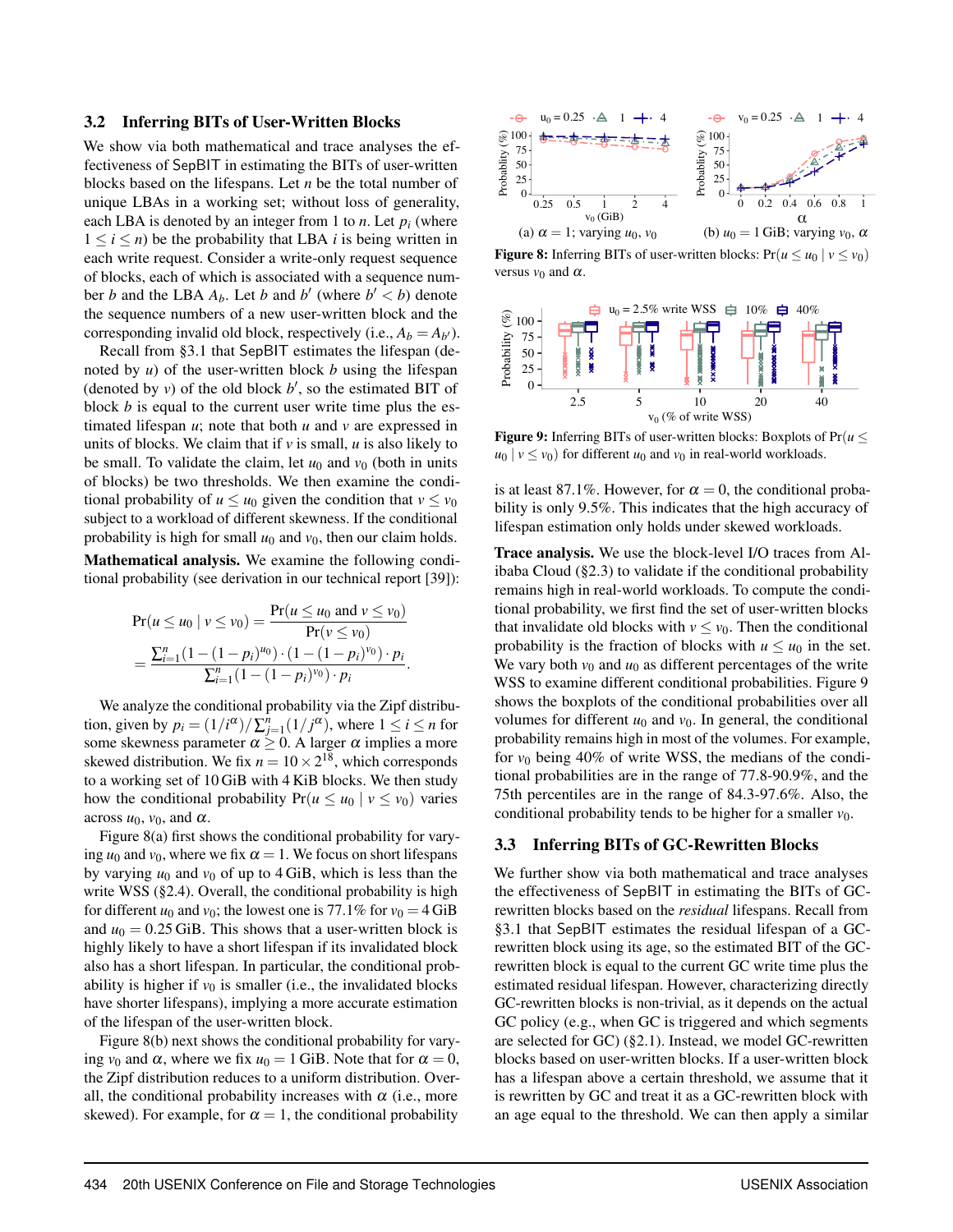analysis for user-written blocks as in [§3.2.](#page-6-0)

We define the following notations. As each GC-rewritten block is a user-written block before being rewritten by GC, we identify each GC-rewritten block by its corresponding user-written block with sequence number *b*. Let *u*, *g*, and *r* be its lifespan, age, and residual lifespan, respectively, such that  $u = g + r$ ; each of the variables is measured in units of blocks. We claim that *r* has a higher probability to be small with a smaller *g*. To validate the claim, let  $g_0$  and  $r_0$  (both in units of blocks) be the thresholds for the age and the residual lifespan, respectively. We examine the conditional probability of  $u \leq g_0 + r_0$  given the condition that  $u \geq g = g_0$  subject to a workload of different skewness. The conditional probability specifies the fraction of GC-rewritten blocks whose residual lifespans are shorter than  $r_0$  among all GC-rewritten blocks with age  $g_0$  (note that the GC-rewritten blocks are modeled as user-written blocks with lifespans above  $g_0$ ). If the conditional probability is higher for a smaller  $g_0$  subject to a fixed  $r_0$ , then our claim holds.

Mathematical analysis. We examine the following conditional probability (see derivation in our technical report [\[39\]](#page-15-7)):

$$
\Pr(u \le g_0 + r_0 \mid u \ge g_0) = \frac{\Pr(g_0 \le u \le g_0 + r_0)}{\Pr(u \ge g_0)} = \frac{\sum_{i=1}^n p_i \cdot ((1 - p_i)^{g_0} - (1 - p_i)^{g_0 + r_0})}{\sum_{i=1}^n p_i \cdot (1 - p_i)^{g_0}}.
$$

As in [§3.2,](#page-6-0) we use the Zipf distribution and fix  $n = 10 \times$  $2^{18}$  unique LBAs. We study how the conditional probability  $Pr(u \leq g_0 + r_0 \mid u \geq g_0)$  varies across  $g_0, r_0$ , and  $\alpha$ .

Figure [10\(](#page-7-1)a) first shows the conditional probability for varying  $g_0$  and  $r_0$ , where we fix  $\alpha = 1$ . We focus on a large value of *g*<sup>0</sup> of up to 32 GiB since we target long-lived blocks. We also vary  $r_0$  up to 8 GiB. Overall, for a fixed  $r_0$ , the conditional probability decreases as *g*<sup>0</sup> increases. For example, given that  $r_0 = 8$  GiB, the probability with  $g_0 = 2$  GiB is 41.2%, while the probability for  $g_0 = 32$  GiB drops to 14.9%. This validates our claim that GC-rewritten blocks with different ages are expected to have different residual lifespans. Thus, we can distinguish the GC-rewritten blocks of different residual lifespans based on their ages.

Figure [10\(](#page-7-1)b) further shows the conditional probability for varying  $g_0$  and  $\alpha$ , where we fix  $r_0 = 8$  GiB. For a small  $\alpha$ , the conditional probability has a limited difference for varying *v*, while the difference becomes more significant as  $\alpha$  increases. For example, for  $\alpha = 0$  (i.e., the uniform distribution), there is no difference varying  $g_0$ ; for  $\alpha = 0.2$ , the difference of the conditional probability between  $g_0 = 2$  GiB and  $g_0 = 32$  GiB is only 3.5%, while the difference for  $\alpha = 1$  is 26.4%. This indicates that our claim holds under skewed workloads, and we can better distinguish the GC-rewritten blocks of different residual lifespans under more skewed workloads.

Trace analysis. We also use block-level I/O traces from Alibaba Cloud ([§2.3\)](#page-3-1) to examine the conditional probability in

<span id="page-7-1"></span>

**Figure 10:** Inferring BITs of GC-rewritten blocks:  $Pr(u \le g_0 + r_0)$  $u \ge g_0$ ) versus  $g_0$  and  $\alpha$ .

<span id="page-7-2"></span>

Figure 11: Inferring BITs of GC-rewritten blocks: Boxplots of  $Pr(u \le g_0 + r_0 \mid u \ge g_0)$  for different  $r_0$  and  $g_0$  in real-world workloads.

real-world workloads. We first identify the set of blocks with  $u \geq g_0$  in the workload, and then compute the conditional probability as a fraction of blocks with  $u \leq g_0 + r_0$  in the set. We vary both  $r_0$  and  $g_0$  as different percentages of the write WSS. Figure [11](#page-7-2) depicts the boxplots of the conditional probabilities over all volumes for different  $g_0$  and  $r_0$ . For a fixed  $r<sub>0</sub>$ , the conditional probabilities have significant differences for varying  $g_0$ . For example, if we fix  $r_0$  as  $1.6 \times$  of write WSS and  $g_0$  increases from  $0.8 \times$  to  $6.4 \times$  of write WSS, the median probabilities drop from 90.0% to 14.5%.

#### <span id="page-7-0"></span>3.4 Implementation Details

Threshold selection. We assign blocks into different classes by their estimated BITs with multiple thresholds: for userwritten blocks, we define a *lifespan threshold* for separating short-lived blocks and long-lived blocks; for GC-rewritten blocks, we need multiple *age thresholds* to separate them by ages ([§3.1\)](#page-5-2). We configure the thresholds via the *segment lifespan* of a segment, defined as the number of user-written bytes in the workload since the segment is created (i.e., the time when the first block is appended to the segment) until it is reclaimed by GC. Specifically, we monitor the average segment lifespan, denoted by  $\ell$ , among a fixed number of recently reclaimed segments in Class 1. For each user-written block, if it invalidates an old block with a lifespan less than  $\ell$ , we write it to Class 1; otherwise, we write it to Class 2. For GC-rewritten blocks, we set the age thresholds as multiples of  $\ell$  (see below).

Algorithmic details. Algorithm [1](#page-8-0) shows the pseudo-code of SepBIT, which consists of three functions: GarbageCollect, UserWrite, and GCWrite. Each class always corresponds to one open segment. If an open segment is full, it becomes a sealed segment, and SepBIT creates a new open segment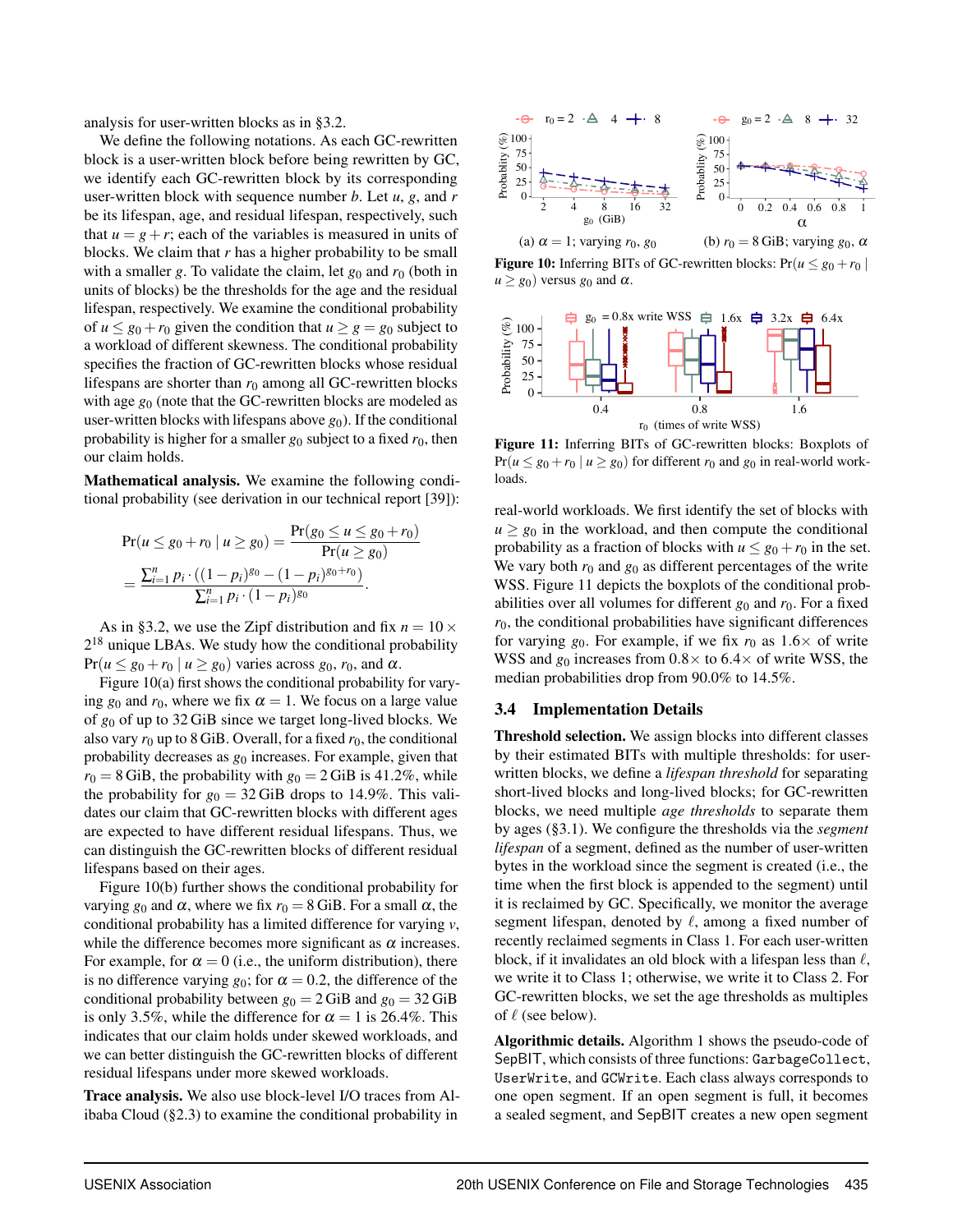<span id="page-8-0"></span>Algorithm 1 SepBIT

1:  $t = 0$ ;  $\ell = +\infty$ ;  $\ell_{tot} = 0$ ;  $n_c = 0$ , where *t* is the global timestamp 2: function GarbageCollect( ) 3: Select a segment *S* by selection algorithm 4: if *S* is from Class 1 then 5:  $n_c = n_c + 1$ ,  $\ell_{tot} = \ell_{tot} + (t - S.\text{creation_time})$ 6: end if 7: if  $n_c = 16$  then 8:  $\ell = \ell_{tot}/n_c; n_c = 0; \ell_{tot} = 0$ 9: end if 10: for each valid block *b* in *S* do 11: GCWrite(*b*) 12: end for 13: end function 14: function UserWrite(*b*) 15: Find lifespan  $v$  of the invalidated block  $b'$  due to  $b$ 16: **if**  $v < l$  then 17: Append *b* to open segment of Class 1 18: else 19: Append *b* to open segment of Class 2  $20:$  end if 21:  $t = t + 1$ 22: end function 23: function GCWrite(*b*) 24: if *b* is from Class 1 then 25: Append *b* to open segment of Class 3 26: else 27:  $g = t - b$ *.last\_user\_write\_time* 28: If  $g \in [0, 4\ell)$ , append *b* to open segment of Class 4 29: If  $g \in [4\ell, 16\ell)$ , append *b* to open segment of Class 5 30: If  $g \in [16\ell, +\infty)$ , append *b* to open segment of Class 6 31: end if 32: end function

within the same class. SepBIT initializes the average segment lifespan  $\ell = +\infty$ , which is updated on-the-fly. It also tracks a global timestamp *t*, which records the sequence number of the current user-written block.

GarbageCollect is triggered by a GC operation according to the GC policy ([§2.1\)](#page-2-0). It performs GC and monitors the runtime information of the reclaimed segments. It selects a segment *S* for GC based on the selection algorithm (e.g., Greedy or Cost-Benefit ([§2.1\)](#page-2-0)). It sums up the lifespans of collected segments from Class 1 as  $\ell_{tot}$ , and computes the average lifespan  $\ell = \ell_{tot}/n_c$  for every fixed number  $n_c$  (e.g.,  $n_c = 16$ ) in our current implementation) of reclaimed segments.

UserWrite processes each user-written block *b*. It first computes the lifespan  $v$  of the invalidated old block  $b'$ . If  $v$ is less than  $\ell$ , UserWrite appends  $b$  (which is treated as a short-lived block) to the open segment of Class 1; otherwise, it appends *b* (which is treated as a long-lived block) to the open segment of Class 2.

GCWrite processes each GC-rewritten block that corresponds to some user-written block *b*. If *b* is originally stored in Class 1, GCWrite appends *b* to the open segment of Class 3; otherwise, GCWrite appends *b* to one of the open segments

of Classes 4-6 based on the age of *b*. Currently, we configure the age thresholds as three ranges,  $[0,4\ell)$ ,  $[4\ell,16\ell)$ , and  $[16\ell, +\infty)$ , for Classes 4-6, respectively, based on our evaluation findings. Nevertheless, we have also experimented with different numbers of classes and thresholds [\[39\]](#page-15-7), and we observe only marginal differences in WA.

Memory usage. SepBIT only stores the last user write time of each block as the metadata alongside the block *on disk*, without maintaining a mapping from every LBA to its last user write time in memory. Putting metadata alongside a block is feasible, as SSDs typically associate a small spare region (e.g., of size 64 bytes) with each flash page for storing metadata. Specifically, for user-written blocks, SepBIT only needs to know whether the lifespan of an invalidated block is shorter than a threshold. It thus suffices for SepBIT to track only the recently written LBAs. In our current implementation (written in C++), SepBIT maintains a first-in-first-out (FIFO) queue to record recently written LBAs. It dynamically adjusts the queue length according to the value  $\ell$ . If the FIFO queue is full, each insert of an element will dequeue one element from the queue. If  $\ell$  increases, the FIFO queue allows more inserts without dequeueing any element; if  $\ell$  decreases, the FIFO queue dequeues two elements for each insert until the number of elements drops below  $\ell$ . If the LBA exists in the FIFO queue and its user write time is within the recent  $\ell$  user writes, SepBIT writes it into Class 1. To efficiently query the FIFO queue, SepBIT creates a std::map structure in the C++ standard template library to record each unique LBA in the FIFO queue and its latest queue position. When we enqueue the LBA of a newly written block into the FIFO queue, we insert or update the LBA with its current queue position in the std::map structure; when we dequeue an LBA from the FIFO queue, we remove the LBA from the std::map structure if its recorded queue position is equal to the dequeued one.

For GC-rewritten blocks, SepBIT retrieves them during GC and examines the user write time directly from the metadata, so as to assign the GC-rewritten block to the corresponding class without any memory overhead incurred.

Prototype. We prototype a log-structured block storage system that realizes SepBIT and existing data placement schemes. We choose to deploy our prototype on zoned storage [\[4\]](#page-14-12), whose append-only interfaces favor log-structured storage deployment. Specifically, our prototype runs on an emulated zoned storage backend based on ZenFS [\[3\]](#page-14-18) (due to the lack of a real zoned storage device, we currently emulate the zoned storage backend using Intel Optane Persistent Memory [\[2\]](#page-14-21)). Each segment in the prototype is a one-to-one mapping to a *ZoneFile*, the basic unit in the zoned storage backend in ZenFS. Then ZenFS stores ZoneFiles in different zones without incurring device-level GC. For the metadata and the FIFO queue in SepBIT, the prototype stores them in separate files and accesses them using mmap for memory efficiency; for other existing data placement schemes, the prototype stores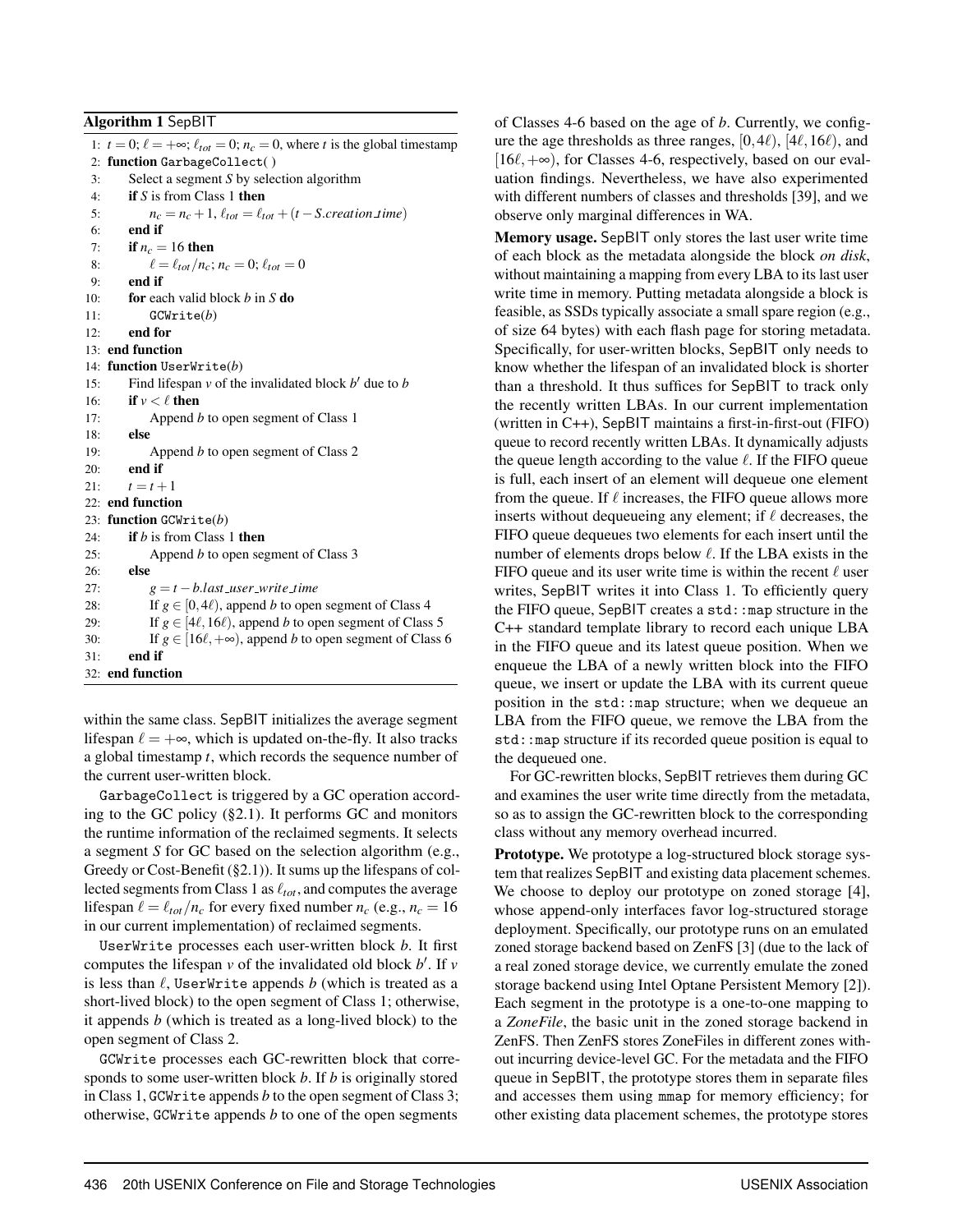all metadata in memory. When the prototype triggers GC (at the system level), it reads only valid blocks from storage and rewrites the blocks into different segments.

The reasons of choosing emulated zoned storage based on ZenFS in our prototype are three-fold. First, zoned storage has a similar storage abstraction to Pangu ([§1\)](#page-1-0), as both of them support append-only writes and large-size append-only units (e.g., up to hundreds of MiB). Second, emulated zoned storage provides minimal external interference, making the performance evaluation reproducible; in contrast, the performance of traditional SSDs can be easily disturbed by device-level GC. Finally, ZenFS is a lightweight user-space zone-aware file system that readily supports zoned storage.

# 4 Evaluation

# <span id="page-9-0"></span>4.1 Data Placement Schemes

We compare SepBIT with eight existing temperature-based data placement schemes, namely Dynamic dAta Clustering (DAC) [\[12\]](#page-14-15), SFS [\[27\]](#page-14-5), MultiLog (ML) [\[35\]](#page-15-3), extent-based identification (ETI) [\[33\]](#page-15-2), MultiQueue (MQ) [\[42\]](#page-15-4), Sequentiality, Frequency, and Recency (SFR) [\[42\]](#page-15-4), Fading Average Data Classifier (FADaC) [\[20\]](#page-14-16), and WARCIP [\[43\]](#page-15-5). Note that these existing schemes are mainly designed for mitigating the flashlevel WA in SSDs, yet they are also applicable for general logstructured storage. Take DAC [\[12\]](#page-14-15) as an example. DAC associates each LBA with a temperature-based counter (quantified based on the write count) and writes blocks to the segments of different temperature levels. Each user write promotes the LBA to a hotter segment while each GC write demotes the LBA to a colder segment. Other temperature-based data placement schemes follow the similar idea of DAC. Specifically, the above designs adopt different metrics to measure block temperatures, such as access frequencies (in ML [\[35\]](#page-15-3), MQ [\[42\]](#page-15-4), and ETI [\[33\]](#page-15-2)), recency (in FADaC [\[20\]](#page-14-16)), hotness (in SFS [\[27\]](#page-14-5)), access counts (in DAC [\[12\]](#page-14-15)), sequentiality (in SFR [\[42\]](#page-15-4)), and update intervals (in WARCIP [\[43\]](#page-15-5)).

We also consider three baseline strategies.

- NoSep appends any written blocks (either user-written blocks or GC-rewritten blocks) to the same open segment.
- SepGC [\[37\]](#page-15-8) separates written blocks by user-written blocks and GC-rewritten blocks, and writes them into two different open segments.
- Future knowledge (FK) assumes that the BIT of each written block is known in advance. For a written block (either a user-written block or a GC-rewritten block), if its invalidation will occur within *t* bytes since the written time, we write the block to the  $\lceil \frac{t}{s} \rceil$ -th open segment, where *s* is the segment size (in bytes). Given the limited number of open segments, FK uses the last open segment to store all user-written blocks and GC-rewritten blocks if their BITs do not belong to the prior open segments. We annotate the lifespan of each block in the traces in advance, so that we can compute the BITs during evaluation.

Note that FK represents an *oracular* baseline that leverages future knowledge for placement decisions. It is identical to the ideal scheme ([§2.2\)](#page-2-2) if there are unlimited memory and storage budgets. Otherwise, with limited memory and storage budgets, it applies future knowledge to group a subset of blocks in a limited number of segments, and applies trivial data placement for the remaining blocks. Thus, FK represents both the ideal data placement scheme that has no memory and storage constraints and the trivial data placement scheme with the memory and storage constraints; the latter serves the baseline in our experiments.

By default, we configure six classes (each containing one open segment) for data placement for all schemes, except for NoSep, SepGC, and ETI. For NoSep, we configure one class for all written blocks; for SepGC, we configure two classes, one for user-written blocks and one for GC-rewritten blocks; for ETI, we configure two classes for user-written blocks and one class for GC-rewritten blocks. For MQ, SFR, and WARCIP, as they focus on separating user-written blocks only, we configure five classes for user-written blocks and the remaining class for GC-rewritten blocks. For DAC, SFS, ML, FADaC, and FK, since they do not differentiate userwritten blocks and GC-rewritten blocks, we let them use all six classes for all written blocks. We adopt the default settings as described in the original papers of the existing schemes.

# 4.2 Results

Summary of findings. Our major findings include:

- SepBIT achieves the lowest WA among all data placement schemes (except FK) for different segment selection algorithms (Exp#1), different segment sizes (Exp#2), and different GP thresholds (Exp#3).
- We show that SepBIT provides accurate BIT inference (Exp#4).
- We provide a breakdown analysis on SepBIT, and show that it achieves a low WA by separating each set of user-written blocks and GC-rewritten blocks independently (Exp#5).
- SepBIT achieves the lowest WA in the Tencent Cloud traces (Exp#6).
- SepBIT shows high WA reduction for highly skewed workloads (Exp#7).
- We provide a memory overhead analysis and show that SepBIT achieves low memory overhead for a majority of the volumes (Exp#8).
- Our prototype evaluation shows that SepBIT achieves the highest throughput in a majority of the volumes (Exp#9).

Default configuration. Our default GC policy uses Cost-Benefit [\[30,](#page-14-0) [31\]](#page-14-10) for segment selection and fixes the segment size and the GP threshold for triggering GC as 512 MiB and 15%, respectively; in Exp#1-Exp#3, we vary each of the configurations for evaluation. For real-world workloads, we use the Alibaba Cloud traces except for Exp#5.

Exp#1 (Impact of segment selection). We compare SepBIT with existing data placement schemes using Greedy [\[30\]](#page-14-0) and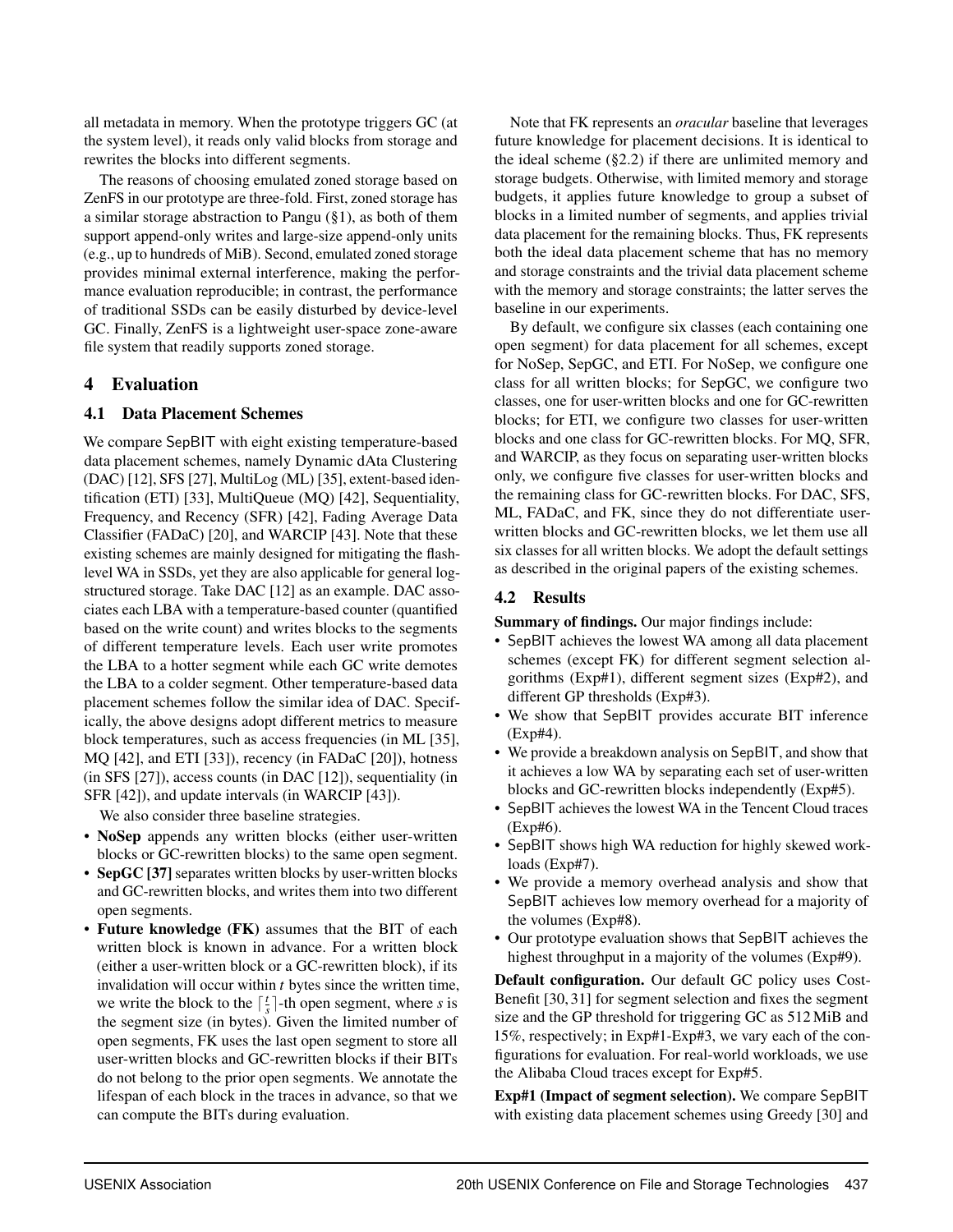<span id="page-10-0"></span>

Figure 12: Exp#1 (Impact of segment selection).

Cost-Benefit [\[30,](#page-14-0) [31\]](#page-14-10) for segment selection in GC ([§2.1\)](#page-2-0).

Figures [12\(](#page-10-0)a) and [12\(](#page-10-0)b) depict the overall WA across all 186 volumes under Greedy and Cost-Benefit, respectively. With separation in data placement, SepBIT reduces the overall WA of NoSep by 28.5% and 39.8% under Greedy and Cost-Benefit, respectively. More importantly, SepBIT achieves the lowest WA compared with all existing data placement schemes (except FK). It reduces the overall WA of SepGC and the eight state-of-the-art data placement schemes (i.e., excluding NoSep and FK) by 8.6-15.9% and 9.1-20.2% under Greedy and Cost-Benefit, respectively. Compared with FK, the overall WA of SepBIT is 13.5% and 3.1% higher under Greedy and Cost-Benefit, respectively. In short, SepBIT is highly efficient in WA mitigation under real-world workloads. Note that some data placement schemes even show a higher WA than SepGC, which performs simple separation of userwritten blocks and GC-rewritten blocks, mainly because they fail to effectively group blocks with similar BITs ([§2.4\)](#page-4-1).

Figures [12\(](#page-10-0)c) and [12\(](#page-10-0)d) show the boxplots of per-volume WAs over all 186 volumes under Greedy and Cost-Benefit, respectively (we omit outliers of NoSep with very high WAs). SepBIT has the lowest 75th percentiles (1.61 and 1.36) among all existing data placement schemes (except FK) under Greedy and Cost-Benefit, while the second lowest one is DAC (1.64 and 1.50), respectively. This shows that SepBIT effectively reduces WAs in individual volumes with diverse workloads. In particular, Cost-Benefit is more effective in the WA reduction of SepBIT than Greedy, as the gap of the 75th percentiles between SepBIT and the second lowest one increases from 1.8% in Greedy to 9.4% in Cost-Benefit. Compared with FK, for 75th percentiles, SepBIT has 23.6% and 12.9% higher WA under Greedy and Cost-Benefit, respectively.

Exp#2 (Impact of segment sizes). We vary the segment size from 64 MiB to 512 MiB. For fair comparisons, we fix the amount of data (both valid and invalid data) to be retrieved in each GC operation as 512 MiB, meaning that a GC operation collects eight, four, two, and one segment(s) for the segment sizes of 64 MiB, 128 MiB, 256 MiB, and 512 MiB, respectively. We focus on comparing NoSep, SepGC, WAR- CIP, SepBIT, and FK, as they show the lowest WAs among existing data placement for various segment sizes. We present the complete results in our technical report [\[39\]](#page-15-7).

Figures [13](#page-11-0) depicts the overall WA versus the segment size. Overall, using a smaller segment size yields a lower WA, as a GC operation can perform more fine-grained selection of segments for more efficient space reclamation. Again, Sep-BIT achieves the lowest WA compared with all existing data placement schemes; for example, its WAs are 5.5%, 8.2%, and 10.0% lower than WARCIP for the segment sizes of 64 MiB, 128 MiB, and 256 MiB, respectively. Interestingly, SepBIT even has a lower WA (by 3.9-5.7%) than FK when the segment size is in the range of 64 MiB to 256 MiB. The reason is that FK currently groups blocks of close BITs in five open segments, while the last open segment stores all blocks (we now configure six classes in total) ([§4.1\)](#page-9-0). If the segment size is smaller, FK can only group fewer blocks in the limited number of open segments, so it becomes less effective of grouping blocks of close BITs.

Exp#3 (Impact of GP thresholds). We vary the GP thresholds from 10% to 25%. We again focus on comparing the overall WAs of NoSep, SepGC, WARCIP, SepBIT, and FK as in Exp#2. Figure [14](#page-11-0) shows the overall WA versus the GP threshold. A larger GP threshold has a lower WA in general, as it is easier for a GC operation to select segments with high GPs. SepBIT still shows the lowest WA. It has 5.0-13.8% lower WAs than WARCIP for different GP thresholds. Compared with FK, SepBIT has comparable WAs with differences smaller than 1.8%, for different GP thresholds.

Exp#4 (BIT inference analysis). We study the effectiveness of the BIT inference in SepBIT. Note that SepBIT does not explicitly compute the estimated BIT of a block, but instead assigns blocks into classes corresponding to different ranges of estimated BITs ([§3.4\)](#page-7-0). To examine the effectiveness of BIT inference, our intuition is that each valid block that is rewritten during GC indicates that we incorrectly infer its BIT and places it into an incorrect segment. Thus, we can examine the GP of each collected segment to estimate the inference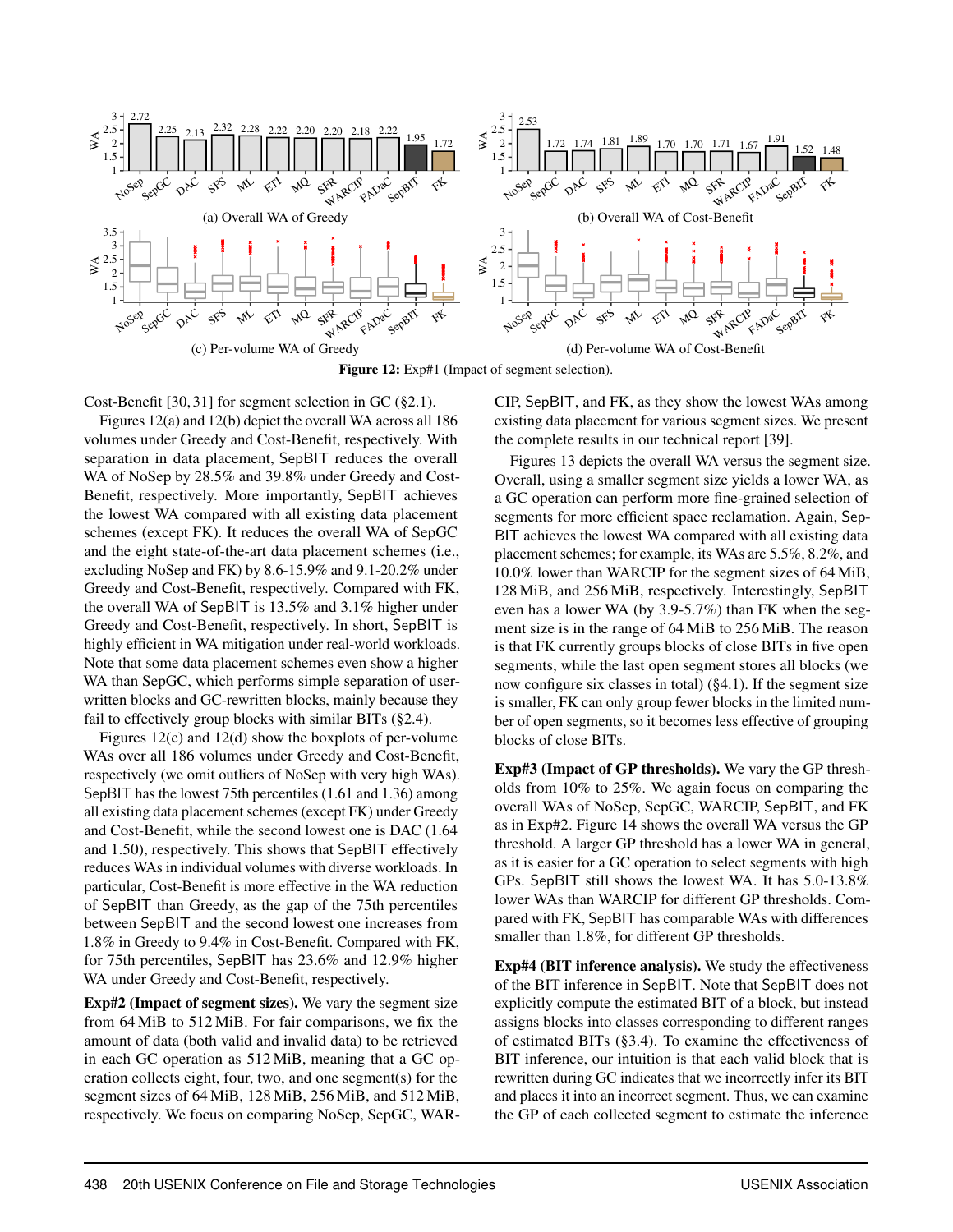<span id="page-11-0"></span>

Figure 13: Exp#2 (Impact of segment sizes).

Figure 14: Exp#3 (Impact of GP thresholds).

Figure 15: Exp#4 (BIT inference analysis).

<span id="page-11-1"></span>

accuracy, such that a higher GP implies more accurate inference. We use the Cost-Benefit selection algorithm and fix the segment size and GP for triggering GC as 512 MiB and 15%, respectively. We study NoSep, SepGC, WARCIP, and SepBIT (WARCIP has the second lowest WA). We aggregate the collected segments during GC for all 186 volumes.

Figure [15](#page-11-0) depicts the cumulative distributions of collected segments across different GPs for different schemes. The median GPs of the collected segments for NoSep, SepGC, WARCIP, and SepBIT are 32.3%, 51.6%, 52.9%, and 61.5%, respectively. SepBIT has the highest GPs, implying that it also has the highest accuracy in inferring BITs. WARCIP only shows a slightly higher GP of the collected segments than SepGC, so its WA reduction over SepGC is marginal.

Exp#5 (Breakdown analysis). We analyze how different components of SepBIT contribute to WA reduction. Recall that SepBIT separates written blocks into the user-written blocks and GC-rewritten blocks, and further separates each set of user-written blocks and GC-rewritten blocks independently. In our analysis, we consider NoSep (i.e., without separation), SepGC (i.e., separating written blocks into the user-written blocks and GC-rewritten blocks), and two variants:

- *UW*: It further separates user-written blocks based on SepGC, but without separating GC-rewritten blocks. It maintains three classes: Classes 1 and 2 store short-lived blocks and long-lived blocks as in SepBIT, respectively, while Class 3 stores all GC-rewritten blocks.
- *GW*: It further separates GC-rewritten blocks based on SepGC, but without separating user-written blocks. It maintains four classes: Class 1 stores all user-written blocks, and Classes 2-4 store GC-rewritten blocks as in Classes 4-6 of SepBIT.

Figure [16\(](#page-11-1)a) shows the overall WAs of different data placement schemes. UW and GW reduce WA by 35.2% and 36.7% compared with NoSep, respectively; they also reduce WA

by 4.8% and 7.0% compared with SepGC, respectively. The findings show that more fine-grained separation of each set of user-written blocks and GC-rewritten blocks brings further WA reduction. Also, SepBIT reduces WA by 7.0% and 4.9% compared with UW and GW, respectively, meaning that SepBIT can combine the benefits of UW and GW.

Figure [16\(](#page-11-1)b) further shows the cumulative distributions of the WA reductions of UW, GW, and SepBIT compared with SepGC across all volumes. UW, GW, and SepBIT can reduce the WA of most of the volumes. The 75th percentiles of reductions of UW and GW are 11.4% and 6.9%, respectively, and their highest WA reductions are 43.3% and 24.5%, respectively. By combining UW and GW, the 75th percentile of the WA reductions of SepBIT compared with SepGC improves to 19.3% with the highest WA reduction as 44.1%.

Exp#6 (Results on the Tencent Cloud traces). We validate the effectiveness of SepBIT on the Tencent Cloud traces [\[46\]](#page-15-6). We pre-process the traces the same as for the Alibaba Cloud traces ([§2.3\)](#page-3-1) and select 271 out of 4,995 volumes. We run all the schemes as in Exp#1, using Cost-Benefit for segment selection and fixing the segment size and the GP threshold as 512 MiB and 15%, respectively.

Figure [17](#page-12-0) depicts the overall WA and the per-volume WA across all 271 volumes. Among all existing data placement schemes, SepBIT achieves the lowest overall WA. Its overall WA is 2.5-21.3% lower than those of the eight existing schemes and 1.1% higher than that of FK. Compared with the second lowest scheme DAC, SepBIT has similar 50th and 75th percentiles of per-volume WA, and reduces the 90th percentile of per-volume WA from 2.09 to 1.97.

Exp#7 (Impact of workload skewness). We study how Sep-BIT works in workloads of different skewness. We set the selection algorithm as Greedy instead of Cost-Benefit, since Cost-Benefit also leverages the workload skewness to reduce WA and we want to exclude its impact from our analysis.

We inspect the skewness of each volume in the Alibaba Cloud traces, and analyze the correlation between the pervolume skewness and the WA reduction percentage of SepBIT over NoSep. We also present the results for synthetic workloads in our technical report [\[39\]](#page-15-7). Since not all real-world workloads have good fitness to a Zipf distribution [\[45\]](#page-15-9), we describe the per-volume skewness according to how write traffic aggregates in the most frequently updated blocks. Specifically,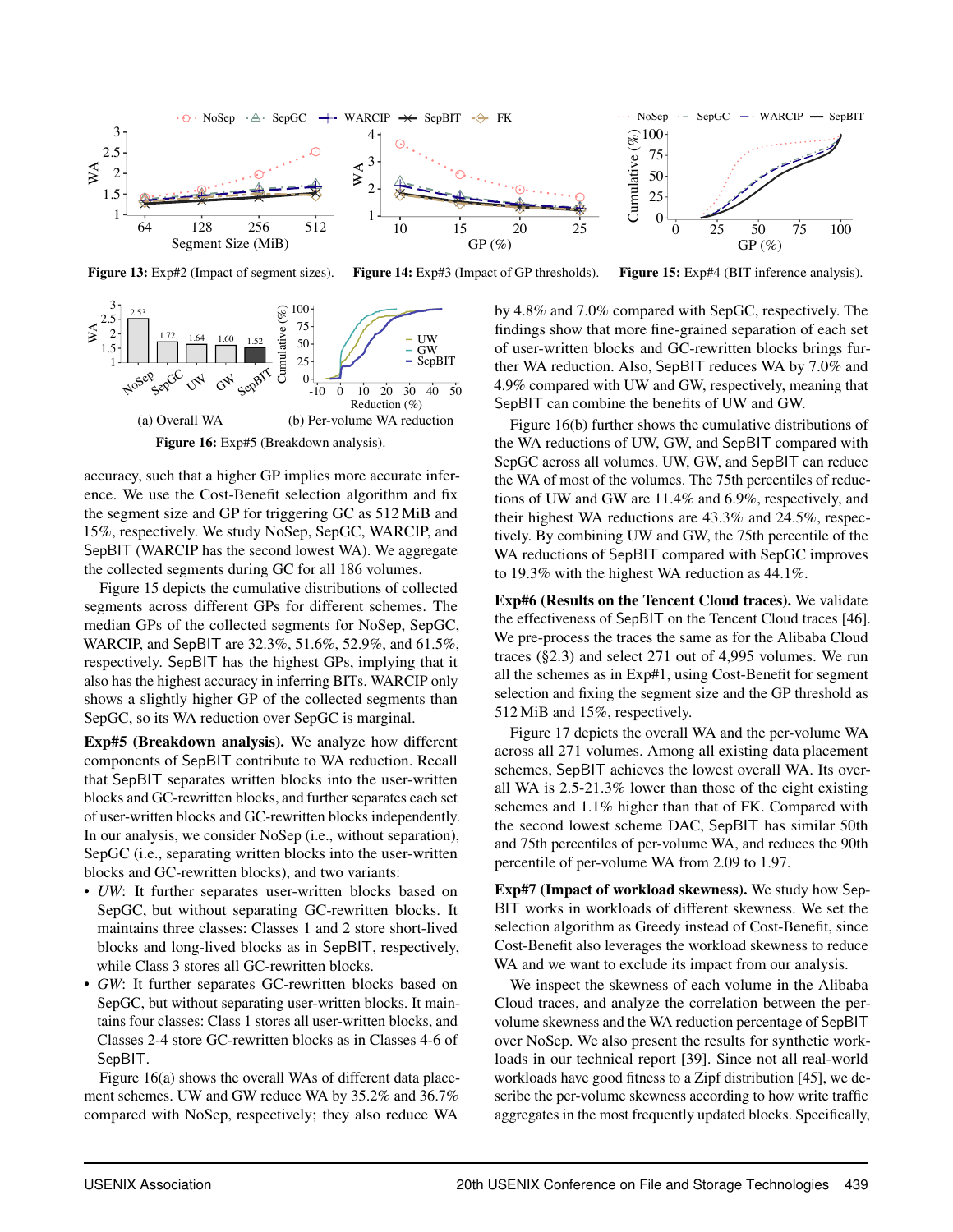<span id="page-12-0"></span>

<span id="page-12-1"></span>

| Skewness $\alpha$ |  |     | v.v | v.o |     |
|-------------------|--|-----|-----|-----|-----|
| D^t               |  | υ.ι |     |     | ن ر |

Table 1: The percentage of write traffic over top-20% blocks in Zipf workloads of different skewness.

we compute the percentage of aggregated write traffic over the top 20% frequently written blocks. To show the relationship between the percentage of aggregated writes and the skewness factor of the Zipf distribution, Table [1](#page-12-1) shows the percentage of write traffic over the top 20% frequently written blocks and the corresponding skewness factor  $\alpha$ ; note that the numbers are generated using 10 GiB of write WSS.

Figure [18](#page-12-2) shows the results. Each point represents one volume. The x-axis is the percentage of aggregated write traffic over top 20% frequently written blocks and the y-axis is the WA reduction of SepBIT over NoSep. We see a positive correlation between the percentage of aggregated write traffic and the WA reduction (we also find that the p-value is smaller than 0.01 for the Pearson correlation coefficient 0.75, meaning that the positive correlation is statistically significant). For the volumes with percentages of aggregated write traffic larger than 80%, SepBIT reduces the WA by at least 38.0% with a maximum reduction of 76.7%.

Exp#8 (Memory overhead analysis). We analyze the memory overhead of SepBIT using the Alibaba Cloud traces. Recall that SepBIT tracks only the unique LBAs inside the FIFO queue ([§3.4\)](#page-7-0), instead of maintaining the mappings for all LBAs in the write working set. We report the memory overhead reduction of SepBIT as one minus the ratio of the number of unique LBAs in the FIFO queue to the number of unique LBAs in the write working set. To quantify the reduction, for each volume, we collect all values of the number of unique LBAs in the FIFO queue at runtime when  $\ell$  ([§3.4\)](#page-7-0) is updated. To avoid bias due to the cold start of trace replay, for each volume, we exclude the beginning 10% of the values. We also collect the number of unique LBAs at the end of the traces. We consider two cases, namely (i) the worst case and (ii) the snapshot case. In the worst case, we use the maximum number of unique LBAs in the FIFO queue for all volumes; it assumes that each volume has its peak number of unique LBAs in the FIFO queue and incurs the most memory. In the snapshot case, we use the number of unique LBAs at the end of the traces, representing a snapshot of the system status.

From our analysis, we find that in the worst case, SepBIT reduces the overall memory overhead by 44.8%, while in the

<span id="page-12-2"></span>

snapshot case, SepBIT reduces the overall memory overhead by 71.8%. To calculate the actual memory overhead, suppose that the mapping for each LBA has 8 bytes, in which both the LBA and the FIFO position are of size 4 bytes each (a 4-byte LBA can represent an address space of  $2^{32} \times 2^{12} =$ 16 TiB for 4-KiB blocks). Since the aggregated write WSS of the 186 volumes is 20.3 TiB ([§2.3\)](#page-3-1), SepBIT reduces the overall memory overhead from  $20.3 \cdot \frac{2^{40}}{2^{12}}$  $\frac{2^{10}}{2^{12}} \cdot 8 = 41.6$  GiB to  $41.6 \cdot (1 - 71.8\%) = 11.7$  GiB.

Figure [19](#page-12-2) further depicts the cumulative distributions of the memory overhead reductions across volumes under both the worst case and the snapshot case. In the worst case, SepBIT reduces the memory overhead by more than 72.3% in half of the volumes and the highest memory overhead reduction is 99.5%; in the snapshot case, the median reduction is 93.1% with the highest reduction as 99.7%. In the snapshot case, the 25th, 50th, and 75th percentiles of the number of unique LBAs across volumes are 99 K, 1,063 K, and 6,190 K, respectively, while the 25th, 50th, 75th percentiles of the number of total LBAs in the FIFO queue across volumes are 398 K, 2,242 K, and 8,857 K, respectively. The reason of the differences among volumes is their different degrees of skewness. The volumes with higher skewness see more aggregated traffic patterns, and hence the number of recently updated LBAs is much smaller compared with the write WSS.

Exp#9 (Prototype evaluation). We deploy our log-structured block storage system prototype ([§3.4\)](#page-7-0) on a machine equipped with an Intel Xeon Silver 4215 CPU, 96 GiB DDR4 RAM, and 4×128 GiB Intel Optane Persistent Memory modules. The machine runs Ubuntu 20.04.2 LTS with kernel 5.4.0.

Due to the limited storage capacity in our testbed machine, we focus on 20 volumes whose write traffic ranks the top 31-50 among the 186 volumes in the Alibaba Cloud traces. Their write traffic ranges from 0.82 TiB to 2.82 TiB, and their WAs under NoSep range from 1.00 to 4.96. Specifically, 9 volumes have their WAs less than 1.1, while 7 volumes have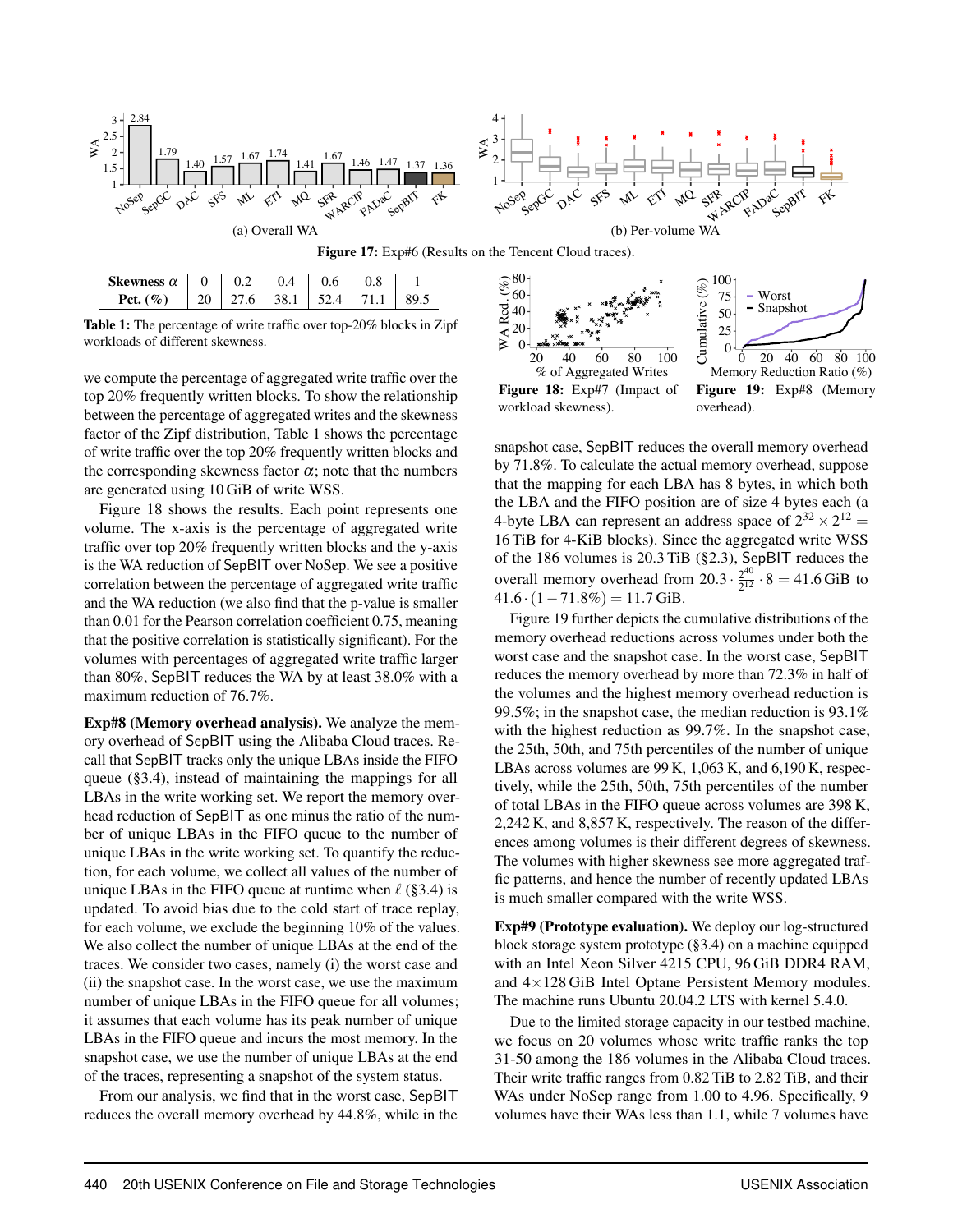<span id="page-13-1"></span>

their WAs greater than 3.0.

Also, our evaluation rate-limits user writes while GC is running due to the capacity constraint. The reason is that a GC operation removes the invalid blocks only after rewriting all valid blocks. If we issue user writes at full speed while GC is running, the storage space may run out. Thus, we limit the rate of user writes as 40 MiB/s while GC is running; otherwise, we issue user writes at full speed. We measure the *write throughput* (i.e., the number of user-written bytes divided by the total time for replaying each volume).

We compare SepBIT with NoSep, DAC, and WARCIP, based on our previous experiments that DAC and WARCIP perform the best among existing schemes and NoSep serves as the baseline. We configure the segment selection algorithm, the segment size, and the GP threshold as Cost-Benefit, 512 MiB, and 15%, respectively.

Figures [20\(](#page-13-1)a) and [20\(](#page-13-1)b) show the boxplots of the absolute write throughput and the normalized write throughput of SepBIT (w.r.t. NoSep, DAC, and WARCIP) in individual volumes for different schemes, respectively. SepBIT achieves the highest throughput for the 25th and 50th percentiles, at 556.1 MiB/s and 859.4 MiB/s, which are 28.3% and 20.4% higher than the second best, respectively.

For the 75th percentile, the absolute throughput of SepBIT is 6.9%, 5.2%, and 3.0% lower than those of NoSep, DAC, and WARCIP, respectively (Figure [20\(](#page-13-1)a)). The reason is that such volumes (with top-25% throughput) have low WAs (less than 1.1) and hence are less affected by GC. Compared with other schemes, SepBIT spends extra time to access the FIFO queue ([§3.4\)](#page-7-0) and has slightly degraded throughput.

# <span id="page-13-0"></span>5 Related Work

GC in SSDs. We evaluated several existing data placement schemes ([§4.1\)](#page-9-0) for mitigating the WA of flash-level GC in SSDs. Other data placement schemes build on the use of program contexts [\[19\]](#page-14-22) or the prediction of block temperature based on neural networks [\[44\]](#page-15-10). Some empirical studies evaluate the data placement algorithms on an SSD platform [\[22\]](#page-14-23), or characterize how real-world I/O workloads affect GC performance [\[41\]](#page-15-11). In particular, Yadgar *et al.* [\[41\]](#page-15-11) also investigate the impact of the number of separated classes in data placement based on the temperature-based data scheme MultiLog [\[35\]](#page-15-3). In contrast, SepBIT builds on the BIT for data placement, backed by the empirical studies from real-world I/O traces. ML-DT [\[8\]](#page-14-24) uses neural networks to predict the

block death time. Compared with ML-DT, SepBIT infers BITs only with the last user write time in a simpler manner.

Besides data placement, existing studies propose segment selection algorithms to reduce the WA of flash-level GC. In addition to Greedy and Cost-Benefit ([§2.1\)](#page-2-0), Cost-Age-Times [\[11\]](#page-14-25) considers the cleaning cost, data age, and flash erasure counts in segment selection. Windowed Greedy [\[17\]](#page-14-26), Random-Greedy [\[24\]](#page-14-27), and d-choices [\[36\]](#page-15-12) are variants of Greedy in segment selection. Desnoyers [\[14\]](#page-14-28) models the WA of different segment selection algorithms and hot-cold data separation. SepBIT can work in conjunction with those algorithms.

GC in file systems. Several studies examine the GC performance for log-structured file systems. Matthew *et al.* [\[26\]](#page-14-29) improve the GC performance by adapting GC to the system and workload behaviors. SFS [\[27\]](#page-14-5) separates blocks by hotness (i.e., write frequency divided by age). Some studies reduce WA using file system semantics in data placement; for example, WOLF [\[38\]](#page-15-13) groups blocks by files or directories, while hFS [\[47\]](#page-15-14) and F2FS [\[21\]](#page-14-4) separate data and metadata. Extending SepBIT with file system awareness is a future work.

GC for RAID and distributed storage. Some studies address the GC performance issues in RAID and distributed storage, such as reducing the WA of Log-RAID systems [\[13\]](#page-14-30) and mitigating the interference between GC and user writes via GC scheduling in RAID arrays [\[19,](#page-14-22) [34\]](#page-15-15). RAMCloud [\[31\]](#page-14-10) targets persistent distributed in-memory storage. It proposes two-level cleaning to maximize memory utilization by coordinating GC operations in memory and disk backends. It also corrects the original Cost-Benefit algorithm [\[30\]](#page-14-0) for accurate segment selection. Our work focuses on data placement for WA mitigation and is orthogonal to those studies.

# 6 Conclusion

We propose SepBIT, a novel data placement scheme that mitigates WA caused by GC in log-structured storage by grouping blocks with similar estimated BITs. Inspired from the ideal data placement that minimizes WA (i.e.,  $WA=1$ ) using future knowledge of BITs, SepBIT leverages the skewed write patterns of real-world workloads to infer BITs. It separates written blocks into user-written blocks and GC-rewritten blocks and performs fine-grained separation in each set of user-written blocks and GC-rewritten blocks. To group blocks with similar BITs, it infers the BITs of user-written blocks and GC-rewritten blocks by estimating their lifespans and residual lifespans, respectively. Evaluation on production traces shows that SepBIT achieves the lowest WA compared with eight state-of-the-art data placement schemes.

Acknowledgements. We thank our shepherd, Keith Smith, and the anonymous reviewers for their comments. This work was supported in part by Alibaba Group via the Alibaba Innovation Research (AIR) program. The corresponding author is Patrick P. C. Lee.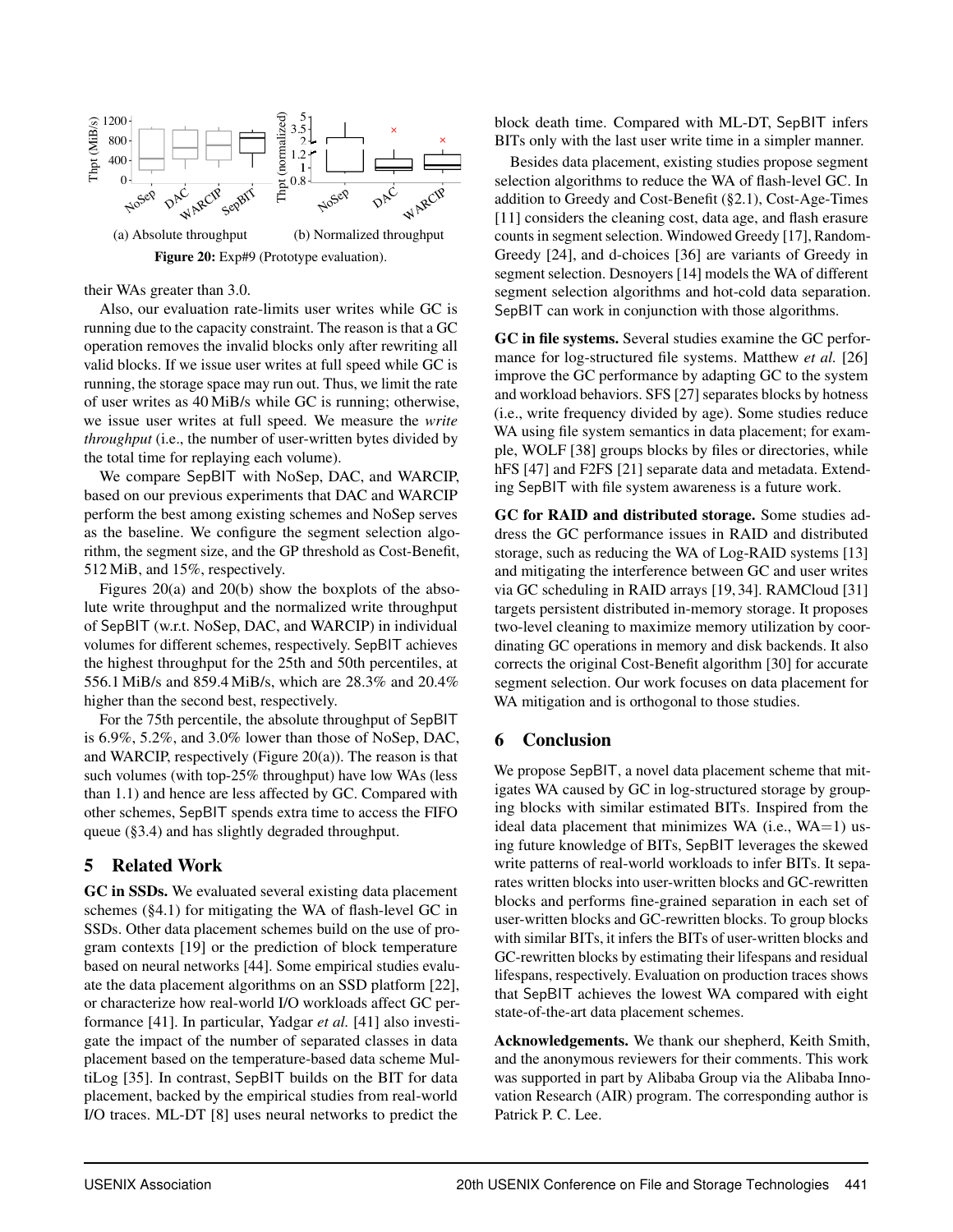# References

- <span id="page-14-19"></span>[1] Alibaba Cloud ESSDs. [https://www.alibabacloud.](https://www.alibabacloud.com/help/doc-detail/122389.htm) [com/help/doc-detail/122389.htm](https://www.alibabacloud.com/help/doc-detail/122389.htm).
- <span id="page-14-21"></span>[2] Intel Optane Persistent Memory 128GB Module. [https://ark.intel.com/](https://ark.intel.com/content/www/us/en/ark/products/190348/intel-optane-persistent-memory-128gb-module.html) [content/www/us/en/ark/products/190348/](https://ark.intel.com/content/www/us/en/ark/products/190348/intel-optane-persistent-memory-128gb-module.html) [intel-optane-persistent-memory-128gb-modul](https://ark.intel.com/content/www/us/en/ark/products/190348/intel-optane-persistent-memory-128gb-module.html)e. [html](https://ark.intel.com/content/www/us/en/ark/products/190348/intel-optane-persistent-memory-128gb-module.html).
- <span id="page-14-18"></span>[3] ZenFS. [https://github.com/](https://github.com/westerndigitalcorporation/zenfs) [westerndigitalcorporation/zenfs](https://github.com/westerndigitalcorporation/zenfs).
- <span id="page-14-12"></span>[4] Zoned storage. <https://zonedstorage.io/>.
- <span id="page-14-1"></span>[5] N. Agrawal, V. Prabhakaran, T. Wobber, J. D. Davis, M. S. Manasse, and R. Panigrahy. Design tradeoffs for SSD performance. In *Proc. of USENIX FAST*, 2008.
- <span id="page-14-9"></span>[6] M. Balakrishnan, D. Malkhi, J. D. Davis, V. Prabhakaran, M. Wei, and T. Wobber. CORFU: A distributed shared log. *ACM Trans. on Computer Systems*, 31(4):10, 2013.
- <span id="page-14-13"></span>[7] M. Bjørling, A. Aghayev, H. Holmberg, A. Ramesh, D. L. Moal, G. R. Ganger, and G. Amvrosiadis. ZNS: Avoiding the block interface tax for flash-based SSDs. In *Proc. of USENIX ATC*, 2021.
- <span id="page-14-24"></span>[8] C. Chakraborttii and H. Litz. Reducing write amplification in flash by death-time prediction of logical block addresses. In *Proc. of ACM SYSTOR*, 2021.
- <span id="page-14-8"></span>[9] F. Chang, J. Dean, S. Ghemawat, W. C. Hsieh, D. A. Wallach, M. Burrows, T. Chandra, A. Fikes, and R. E. Gruber. Bigtable: A distributed storage system for structured data. In *Proc. of USENIX OSDI*, 2006.
- <span id="page-14-2"></span>[10] F. Chen, D. A. Koufaty, and X. Zhang. Understanding intrinsic characteristics and system implications of flash memory based solid state drives. In *Proc. of ACM SIGMETRICS*, Jun 2009.
- <span id="page-14-25"></span>[11] M. Chiang and R. Chang. Cleaning policies in mobile computers using flash memory. *Journal of Systems and Softwares*, 48(3):213–231, 1999.
- <span id="page-14-15"></span>[12] M.-L. Chiang, P. C. Lee, and R.-C. Chang. Using data clustering to improve cleaning performance for flash memory. *Software: Practice and Experience*, 29(3):267– 290, 1999.
- <span id="page-14-30"></span>[13] T.-c. Chiueh, W. Tsao, H.-C. Sun, T.-F. Chien, A.-N. Chang, and C.-D. Chen. Software orchestrated flash array. In *Proc. of ACM SYSTOR*, 2014.
- <span id="page-14-28"></span>[14] P. Desnoyers. Analytic models of SSD write performance. *ACM Trans. on Storage*, 10(2):1–25, 2014.
- <span id="page-14-3"></span>[15] J. H. Hartman and J. K. Ousterhout. The Zebra striped network file system. In *Proc. of ACM SOSP*, 1993.
- <span id="page-14-14"></span>[16] J. He, S. Kannan, A. C. Arpaci-Dusseau, and R. H. Arpaci-Dusseau. The unwritten contract of solid state drives. In *Proc. of ACM EuroSys*, 2017.
- <span id="page-14-26"></span>[17] X. Hu, E. Eleftheriou, R. Haas, I. Iliadis, and R. Pletka. Write amplification analysis in flash-based solid state drives. In *Proc. of ACM SYSTOR*, 2009.
- <span id="page-14-11"></span>[18] J. Kim, K. Lim, Y. Jung, S. Lee, C. Min, and S. H. Noh. Alleviating garbage collection interference through spatial separation in all flash arrays. In *Proc. of USENIX ATC*, 2019.
- <span id="page-14-22"></span>[19] T. Kim, D. Hong, S. S. Hahn, M. Chun, S. Lee, J. Hwang, J. Lee, and J. Kim. Fully automatic stream management for multi-streamed SSDs using program contexts. In *Proc. of USENIX FAST*, 2019.
- <span id="page-14-16"></span>[20] K. Kremer and A. Brinkmann. FADaC: A self-adapting data classifier for flash memory. In *Proc. of ACM SYS-TOR*, 2019.
- <span id="page-14-4"></span>[21] C. Lee, D. Sim, J. Hwang, and S. Cho. F2FS: A new file system for flash storage. In *Proc. of USENIX FAST*, 2015.
- <span id="page-14-23"></span>[22] J. Lee and J.-S. Kim. An empirical study of hot/cold data separation policies in solid state drives (SSDs). In *Proc. of ACM SYSTOR*, 2013.
- <span id="page-14-17"></span>[23] J. Li, Q. Wang, P. P. C. Lee, and C. Shi. An in-depth analysis of cloud block storage workloads in large-scale production. In *Proc. of IEEE IISWC*, 2020.
- <span id="page-14-27"></span>[24] Y. Li, P. P. C. Lee, and J. C. S. Lui. Stochastic modeling of large-scale solid-state storage systems: Analysis, design tradeoffs and optimization. In *Proc. of ACM SIGMETRICS*, 2013.
- <span id="page-14-6"></span>[25] L. Lu, T. S. Pillai, A. C. Arpaci-Dusseau, and R. H. Arpaci-Dusseau. WiscKey: Separating keys from values in SSD-conscious storage. In *Proc. of USENIX FAST*, 2016.
- <span id="page-14-29"></span>[26] J. N. Matthews, D. S. Roselli, A. M. Costello, R. Y. Wang, and T. E. Anderson. Improving the performance of log-structured file systems with adaptive methods. In *Proc. of ACM SOSP*, 1997.
- <span id="page-14-5"></span>[27] C. Min, K. Kim, H. Cho, S.-W. Lee, and Y. I. Eom. SFS: Random write considered harmful in solid state drives. In *Proc. of USENIX FAST*, 2012.
- <span id="page-14-7"></span>[28] P. O'Neil, E. Cheng, D. Gawlick, and E. O'Neil. The log-structured merge-tree (lsm-tree). *Acta Informatica*, 33(4):351–385, 1996.
- <span id="page-14-20"></span>[29] Z. Pang, Q. Lu, S. Chen, R. Wang, Y. Xu, and J. Wu. ArkDB: A key-value engine for scalable cloud storage services. In *Proc. of ACM SIGMOD*, 2021.
- <span id="page-14-0"></span>[30] M. Rosenblum and J. K. Ousterhout. The design and implementation of a log-structured file system. *ACM Trans. on Computer Systems*, 10(1):26–52, 1992.
- <span id="page-14-10"></span>[31] S. M. Rumble, A. Kejriwal, and J. Ousterhout. Logstructured memory for DRAM-based storage. In *Proc. of USENIX FAST*, 2014.